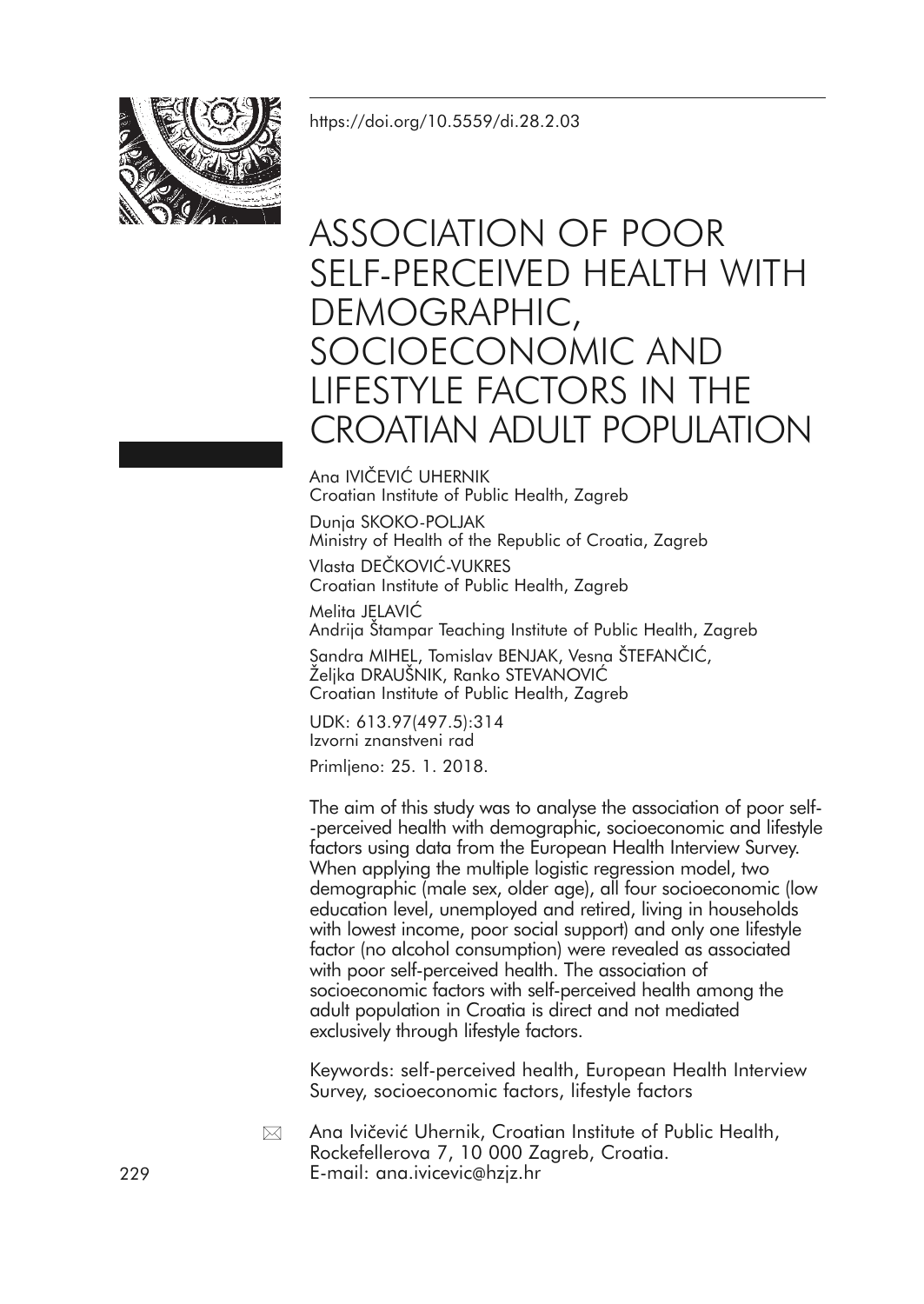## **INTRODUCTION**

Self-perceived health is a widely used indicator of an individual's general state of health. It is a multi-dimensional concept referring to the physical aspects of health, but also to the functional and wellbeing dimension of health as well as to the extent of adaptation and attitude towards an existing illness (Simon, De Boer, Joung, Bosma, & Mackenbach, 2005). Today, self-perceived health is considered to be one of the most important health indicators. It represents the individual perception and evaluation of one's own health, so it is a better predictor of future health condition in some cases, even better than clinical assessment (Steptoe & Wardle, 2017).

Self-perceived health has been included as indicator No. 33 into the Health Status chapter of European Core Health Indicators (ECHI), which is the main indicator system accepted for monitoring health in the European Union (EU). Therefore, data on self-perceived health are regularly collected and readily available for numerous European countries (European Commission, 2017a). Demographic, socioeconomic and lifestyle determinants of self-perceived health have been explored in several studies in different European countries, including international comparisons which showed significant differences among countries in both self-perceived health as well as its determinants (Babić-Banaszak, Kovačić, & Mastilica, 2002; Jureša et al., 2000; Vuletić, 2013; Džakula, Babić Bosanac, Brborović, Vukušić Rukavina, & Vončina, 2007).

In the Republic of Croatia, some research has been conducted in the past ten years or so, with self-health assessment considering various influences (age, sex, social and economic influences) as the basic indicator of health condition (Novak, Suzuki, & Kawachi, 2015; Šućur & Zrinščak, 2007; Smolić, 2017). The study conducted during the 1997–1999 period in fourteen Croatian counties showed that 20.7% of Croatian citizens evaluated their health as poor, and more often women, older respondents, those with lower educational level and lower income (Babić-Banaszak et al., 2002). According to the European Quality of Life Survey, which was conducted in Croatia in 2006, 14.6% of Croatian citizens rated their health as poor, compared with 5.8% in the European Union (EU) member states which joined the EU before May 2004 (EU15) and 15.8% in the EU member states which joined the EU in May 2004 – new member states (NMS). As expected, respondents in higher income quartiles assessed their health status as more favourable than those in lower income quartiles. However, when only respondents who rated their health as poor were taken into account, the proportion ratio between the extreme income quartiles in Croatia was twice the ratio in the EU15 and NMS, 230 i.e. the poorin Croatia rated their health as poor more frequent-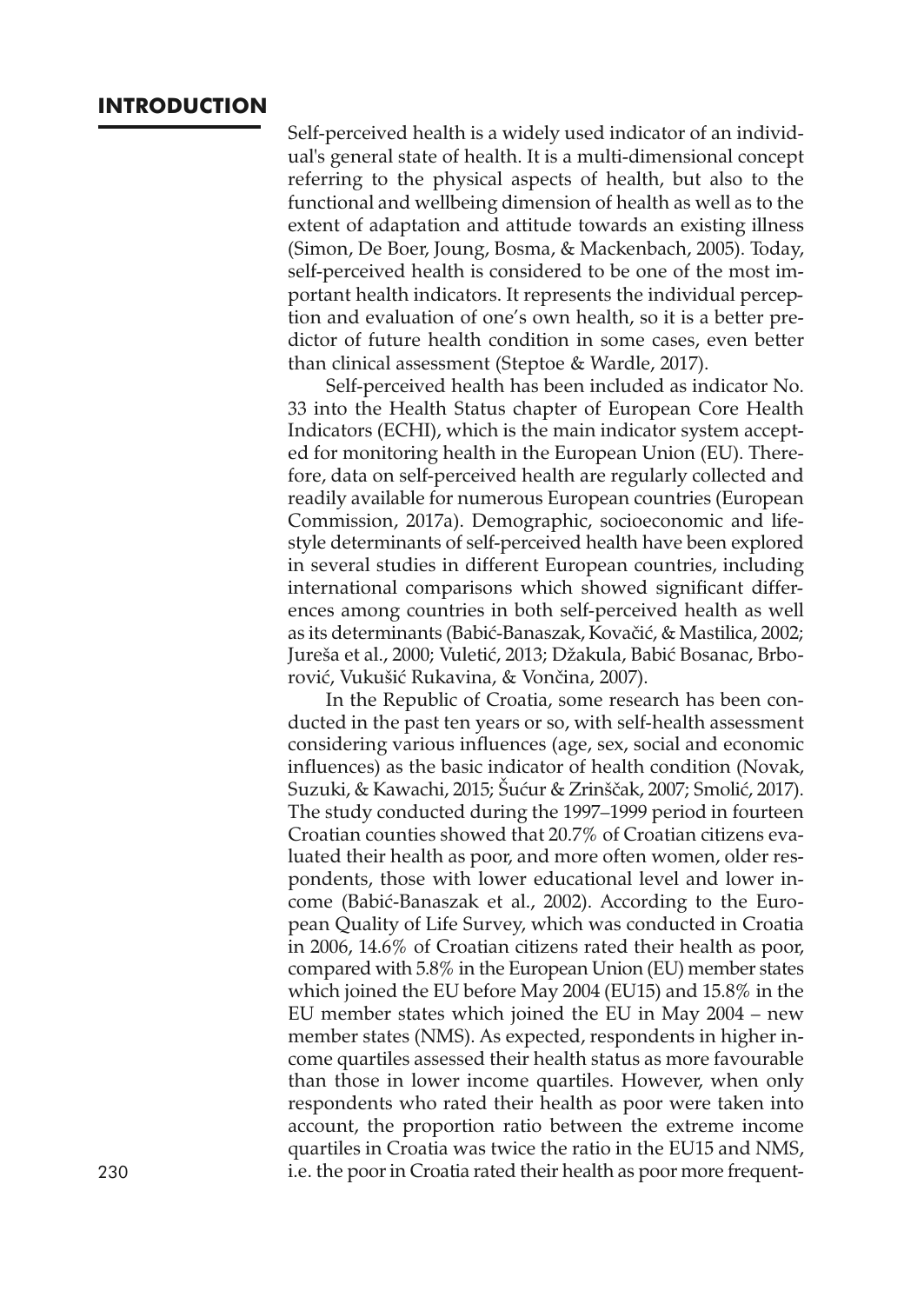IVIČEVIĆ UHERNIK, A. ET AL.: ASSOCIATION OF...

ly than the poor in EU countries. There were more rural than urban residents who rated their health as poor, and the ruralurban proportion ratio for those reporting poor health was much higher in Croatia than in the rest of the EU (Sućur  $\&$ Zrinščak, 2007).

Other studies also showed that self-perceived health status in Croatia is low, and monitoring patients over a period of five years has shown that the perception is getting worse. Self- -perceived health status differs within Croatia, being the lowest in the East region (Vuletić, 2013).

According to Eurostat statistics from 2014, women generally perceive their health as poor or very poor more often than men. In the EU as a whole (with all 28 member states included), 11% of women and 9% of men perceived their health as poor or very poor, but in Croatia 21.8% of women and 17.7% of men perceived their health as poor or very poor. In the EU, 54% of the population with completed lower secondary education, 70% of the population with completed upper secondary and 81% of the population with completed tertiary education perceived their health as very good or good. Croatia shows the largest gap in the share of the population reporting very good or good health between those with the highest and the lowest educational attainment levels (41 percentage points) (Eurostat, 2017). However, no studies in Croatia so far have analysed the association of lifestyle determinants, such as smoking, alcohol consumption, nutrition and social support with poor self-perceived health.

As the European Health Interview Survey (EHIS) included also data on lifestyle determinants, in this study it was possible to include them, alongside demographic and socioeconomic determinants, in the analysis and evaluate not only their association with self-perceived health, but also the way they modify the association of demographic and socioeconomic factors with self-perceived health in order to explore whether demographic and socioeconomic factors are directly connected to self-perceived health or if this relationship is to a great extent mediated by lifestyle factors. The aim of this study was to explore for the first time the association of lifestyle factors, alongside demographic and socioeconomic factors, with poor self-perceived health in the Croatian population.

# **PARTICIPANTS AND METHODS**

#### **Sample**

This study was based on EHIS wave 2, which was conducted in Croatia in 2014 and 2015 by the Croatian Institute of Public Health in cooperation with the counties' and City of Zagreb 231 Institute of Public Health, Croatian Bureau of Statistics and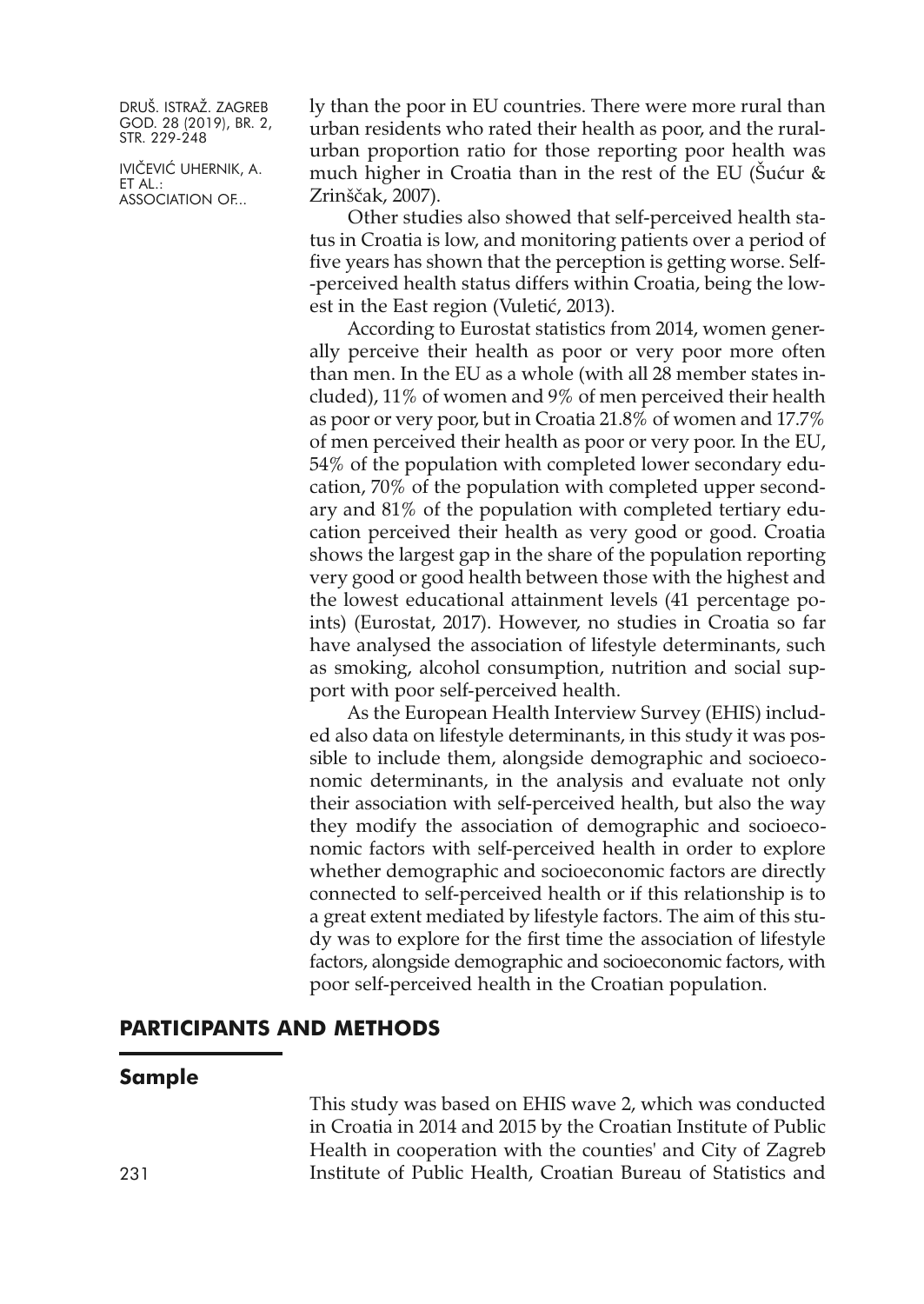IVIČEVIĆ UHERNIK, A. ET AL.: ASSOCIATION OF...

O TABLE 1 Sample according to sex, age, residence, marital status and education level the Ministry of Health. The survey used stratified two-stage random sampling of private households. The sampling frame was the 2011 population census. Primary sampling units were segments chosen with square root probability proportional to a number of private households in each primary sampling unit, while secondary sampling units were inhabitant dwellings selected from the primary sampling units with equal probability. The sample consisted of households living in 3,140 dwellings, out of which 2,401 households with 5,446 individuals aged 15 years and older participated in this survey in the period from April 2014 until March 2015.

Basic breakdown of the sample according to sex, age, residence, marital status and education level is shown in Table 1.

|                      |                                                                                                                    | $\%$                                                 |
|----------------------|--------------------------------------------------------------------------------------------------------------------|------------------------------------------------------|
| Sex                  | Male<br>Female                                                                                                     | 47.3<br>52.7                                         |
| Age group (in years) | 15-24<br>$25 - 34$<br>35-44<br>45-54<br>55-64<br>65-74<br>$75+$                                                    | 12.3<br>12.5<br>14.0<br>16.3<br>18.2<br>14.2<br>12.5 |
| Residence            | Thinly populated rural areas<br>Intermediate density areas (towns and suburbs)<br>Densely populated areas (cities) | 49.8<br>32.7<br>17.5                                 |
| Marital status       | Never married and never in registered partnership<br>Married or in registered partnership<br>Widowed<br>Divorced   | 24.5<br>59.6<br>12.2<br>3.7                          |
| Education level      | Low (lower secondary education or less)<br>Medium (upper secondary education)<br>High (tertiary education)         | 27.0<br>55.0<br>17.9                                 |

The individual response rate was 81%. Respondents were interviewed face-to-face or by telephone by trained interviewers. Proxy interviews were allowed for respondents suffering from severe impairments or absent from the household for longer periods. The percentage of proxy interviews was 6.5%. However, proxy interviews were not allowed for certain questions, including the question on self-perceived health. Prior to participation in the survey, all respondents provided signed written consent for participation (for respondents younger than 18 years, consent was signed by their parent/legal guardian). In order for the results to be representative for the adult population in Croatia, all analyses were done on weighted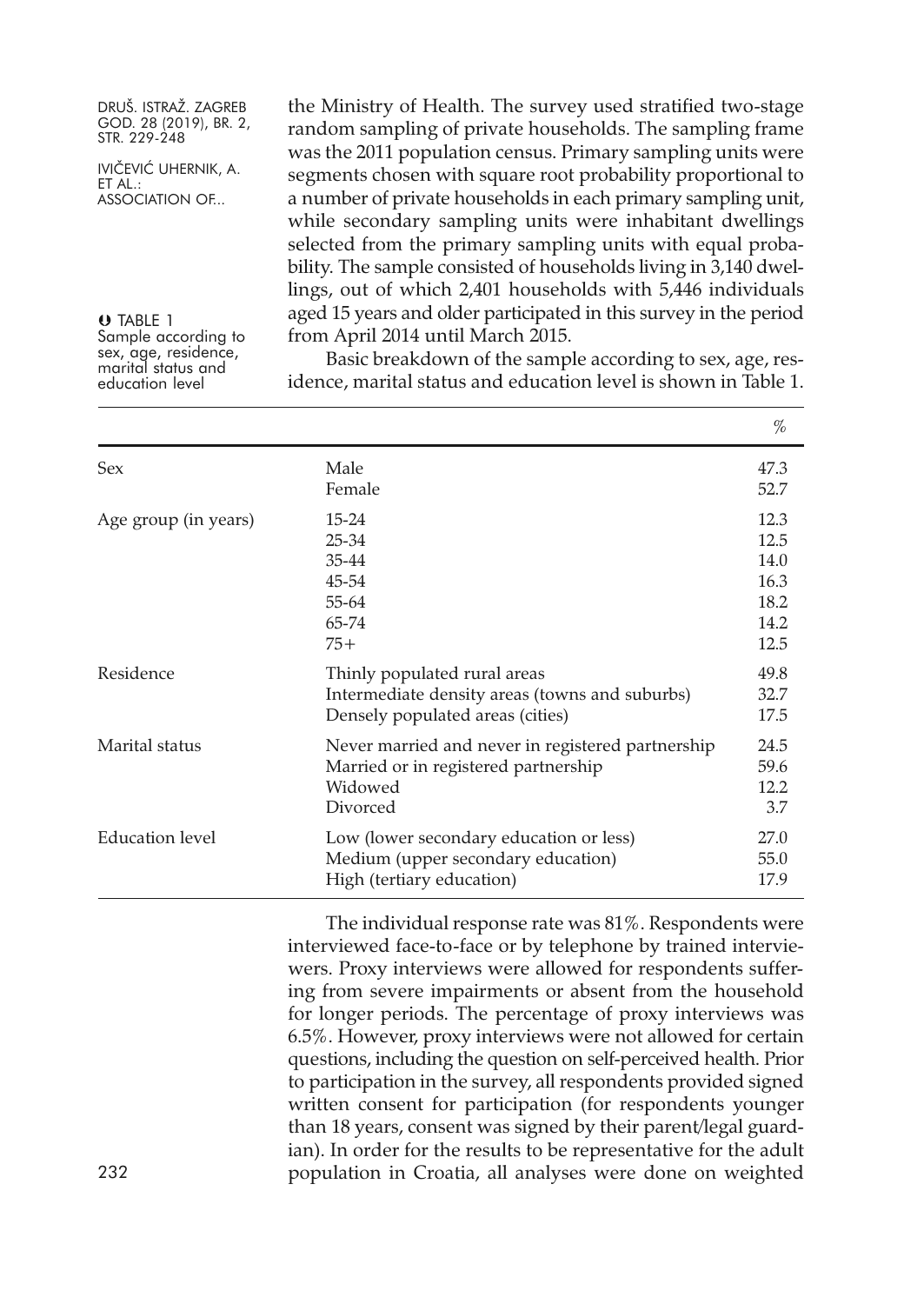data. Calibration was used to adjust weighting to the estimated Croatian population in 2014 according to age groups and sex (Croatian Institute of Public Health, 2016).

#### **Variables**

The dependent variable poor self-perceived health was defined by answers "very poor" and "poor" to the question "How is your health in general?" (the remaining possible answers were "fair", "good" and "very good"). Answers "very poor" and "poor" were pooled together as poor self-perceived health, while answers "fair", "good" and "very good" were also pooled together as the opposite category of nonpoor self-perceived health for the purpose of this analysis, thus creating a dichotomous self-perceived health variable.

Independent variables were divided into three groups: demographic, socioeconomic and lifestyle. Demographic variables included sex, ten-year age groups (15-24, 25-34, 35-44, 45-54, 55-64, 65-74, 75+ years), region of residence, degree of urbanisation of respondent's place of residence and legal marital status, while socioeconomic variables included education level, working status, quintile of household's income and level of social support.

All respondents were divided into six regions according to the county of residence which resemble their geographic and historical specifics: Northern (Krapina-Zagorje, Varaždin, Koprivnica-Križevci and Međimurje), Eastern (Virovitica-Podravina, Požega-Slavonija, Slavonski Brod-Posavina, Osijek-Baranja and Vukovar-Srijem), Southern (Šibenik-Knin, Split-Dalmatia, Dubrovnik-Neretva and Zadar), Western (Primorje-Gorski Kotar, Lika-Senj and Istria), Central(Zagreb County, Sisak-Moslavina, Karlovac and Bjelovar-Bilogora) and City of Zagreb.

The degree of urbanisation was classified according to the Degree of Urbanisation Classification of Local Administrative Units (DEGURBA) into three categories: cities (densely populated areas), towns and suburbs (intermediate density areas) and rural areas (thinly populated areas) (European Commission, 2017b).

Legal marital status included four categories: never married and never in registered partnership, married or in registered partnership, widowed or with registered partnership that ended with the death of a partner (not remarried or in new registered partnership) and divorced or with registered partnership that was legally dissolved (not remarried or in new registered partnership).

The educational attainment level is defined according to the International Standard Classification of Education 2011 (ISCED, 2011). Classification is designed to serve as a framework 233 to classify educational activities as defined in programmes and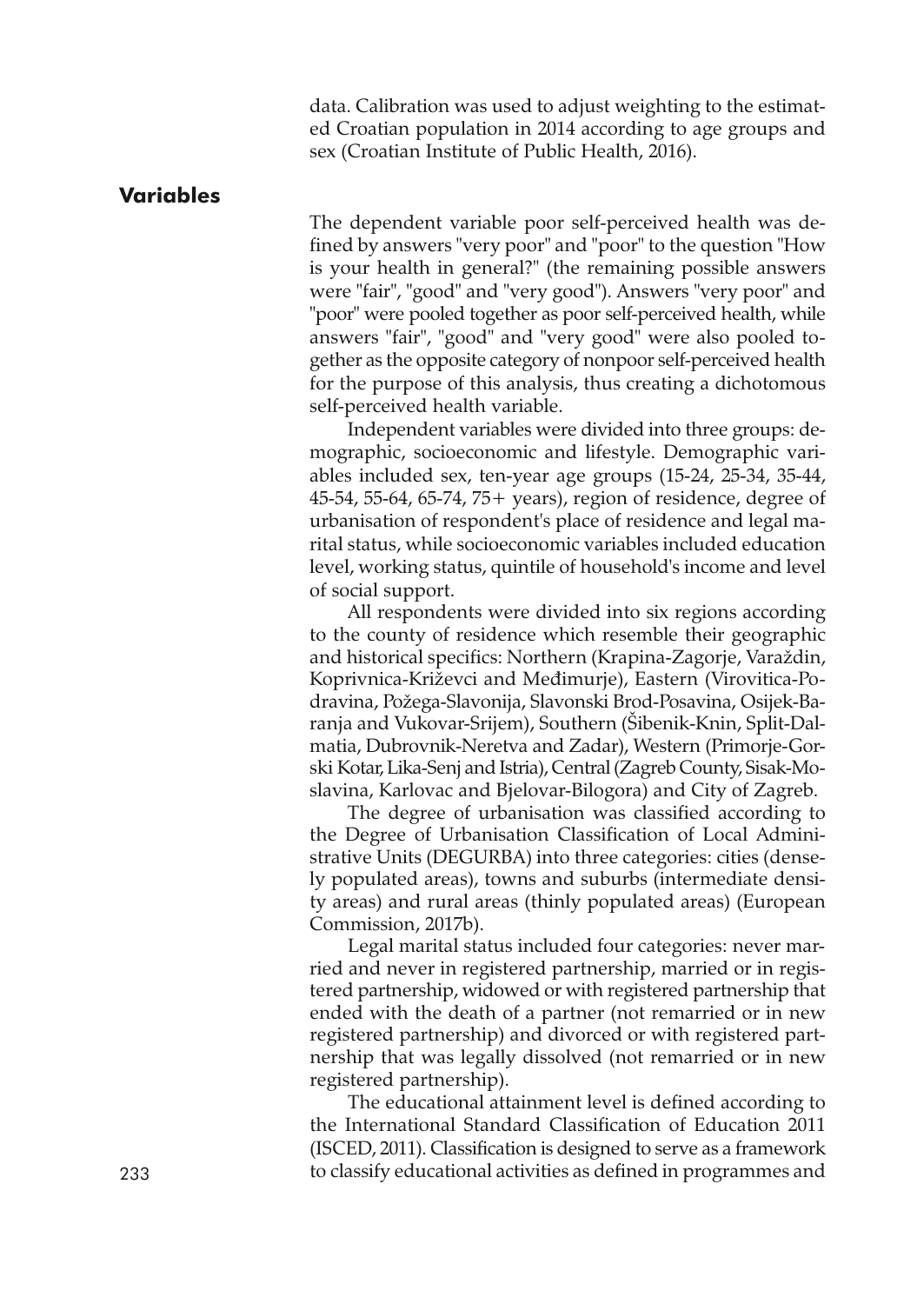IVIČEVIĆ UHERNIK, A. ET AL.: ASSOCIATION OF...

the resulting qualifications into internationally agreed categories. ISCED 2011 differentiates nine levels of education: level 0 – No formal education or below, level 1 – Primary education, level 2 – Lower secondary education, 3 – Upper secondary education, 4 – Post-secondary but non-tertiary education, 5 – Short-cycle tertiary education; 6 – Bachelor's or equivalent level; 7 – Master's or equivalent level and 8 – Doctoral or equivalent level. Low education level included ISCED 0-2, medium included ISCED 3-4 and high included ISCED 5-8 (Bonner et al., 2017). Education level was determined according to the highest education level completed based on the International Standard Classification of Education-2011 (ISCED-2011). Adjusted to Croatian education levels, that means that low education level included those with completed primary school or less, medium education level included those with completed secondary school or other education level following primary school, and high education level included those with completed college or bachelor degree and higher.

Self-declared working status included five categories: carries out a job or profession (includes unpaid work for family business or holding, apprenticeship or paid traineeship), unemployed, pupil/student (including unpaid training or unpaid work experience), retired and other (includes permanently disabled, voluntary military service, fulfilling domestic tasks and other inactive persons).

Household income quintiles were calculated using data on household's size and composition and data on the total net monthly income of a household which were collected for each household participating in the survey. Equivalised total net monthly income of the household was calculated for each household as a ratio between total net monthly income of the household and equivalised household size (which is a sum of weights attributed to each member of the household according to the modified OECD equivalence scale: 1.0 to the first adult, 0.5 to the second and each subsequent person aged 14 and over and 0.3 to each child aged under 14). After equivalised total net monthly income of the household had been calculated for all households, conversion into household income quintile groups was done so that all the survey population was divided into equally represented five groups according to the value of equivalised total net monthly income of the household.

The Oslo Social Support Scale (OSS-3) was selected to measure social support. It includes three individual variables: standardised questions on primary support group, interest and concern shown by others and easiness of obtaining practical help (each scored 0 to 4) which are used to calculate social sup-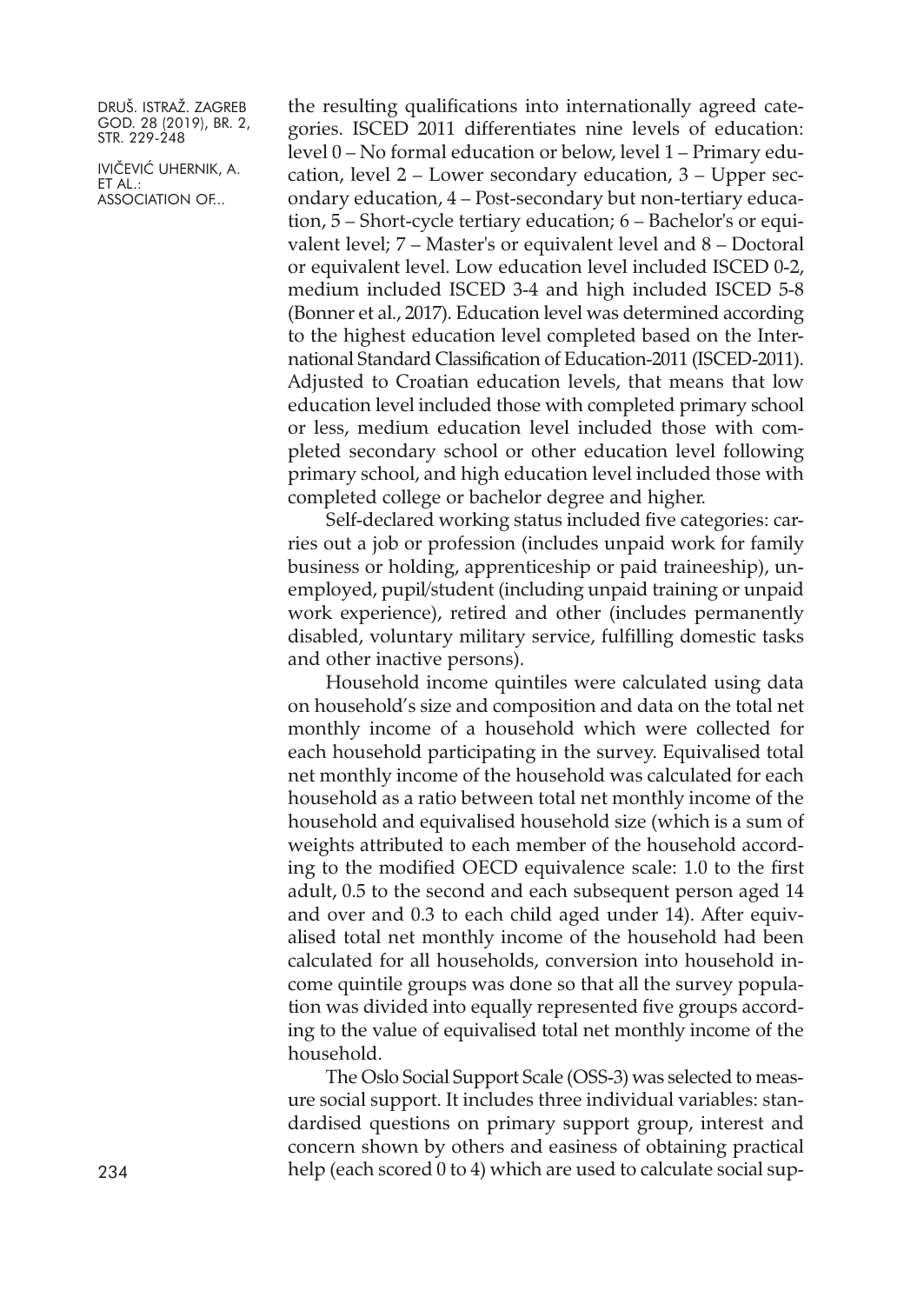IVIČEVIĆ UHERNIK, A. ET AL.: ASSOCIATION OF...

port score (with higher score indicating greater social support) placed into three categories: poor, intermediate and strong social support (Meltzer, 2003).

Lifestyle variables included body mass index (BMI), smoking status, fruits and vegetables intake and alcohol consumption. BMI was calculated from the self-reported height and weight. According to smoking status, respondents were divided into smokers and non-smokers. Fruits and vegetables intake included two categories: those who consume 5 or more portions of fruits and vegetables daily in line with the World Health Organisation recommendation and those who do not (World Health Organisation, 2015). According to alcohol consumption, respondents were divided into those who consume alcohol and those who do not.

# **Statistical analysis**

Descriptive statistics (percentages) were calculated for poor self-perceived health as well as demographic, socioeconomic and lifestyle factors, including 95% confidence intervals (CI). Logistic regression was used to evaluate the association of poor self-perceived health (dependent variable) with demographic, socioeconomic and lifestyle factors (predictor variables). The association of each predictor variable with the dependent variable was analysed through simple logistic regression (without adjustment for other predictor variables) and through the multiple logistic regression model which was prepared using backward stepwise elimination procedure: all demographic, socioeconomic and lifestyle variables were initially included in the model regardless of the statistical significance of their relation to the poor health calculated by simple logistic regression; at each step a variable with the weakest relationship to poor health was removed, until only variables significantly related to poor health ( $p > 0.05$ ) remained in the model. As an indicator of goodness-of-fit of multiple regression model, McFadden's pseudo  $R<sup>2</sup>$  index was used which indicated satisfactory goodness-of-fit for the final multivariate model ( $R^2 = 0.26$ ) (McFadden, 1974; McFadden, 1979).

#### **RESULTS**

Distribution of poor self-perceived health among different demographic and socioeconomic population groups is presented in Tables 2 and 3.

The percentage of the population with poor self-perceived health in the Croatian adult population is 14.9% (13.7% among men and 16.0% among women). It is constantly increasing from the youngest (15-24 years) to the eldest age group (75 years 235 and older). According to the region, the percentage of the po-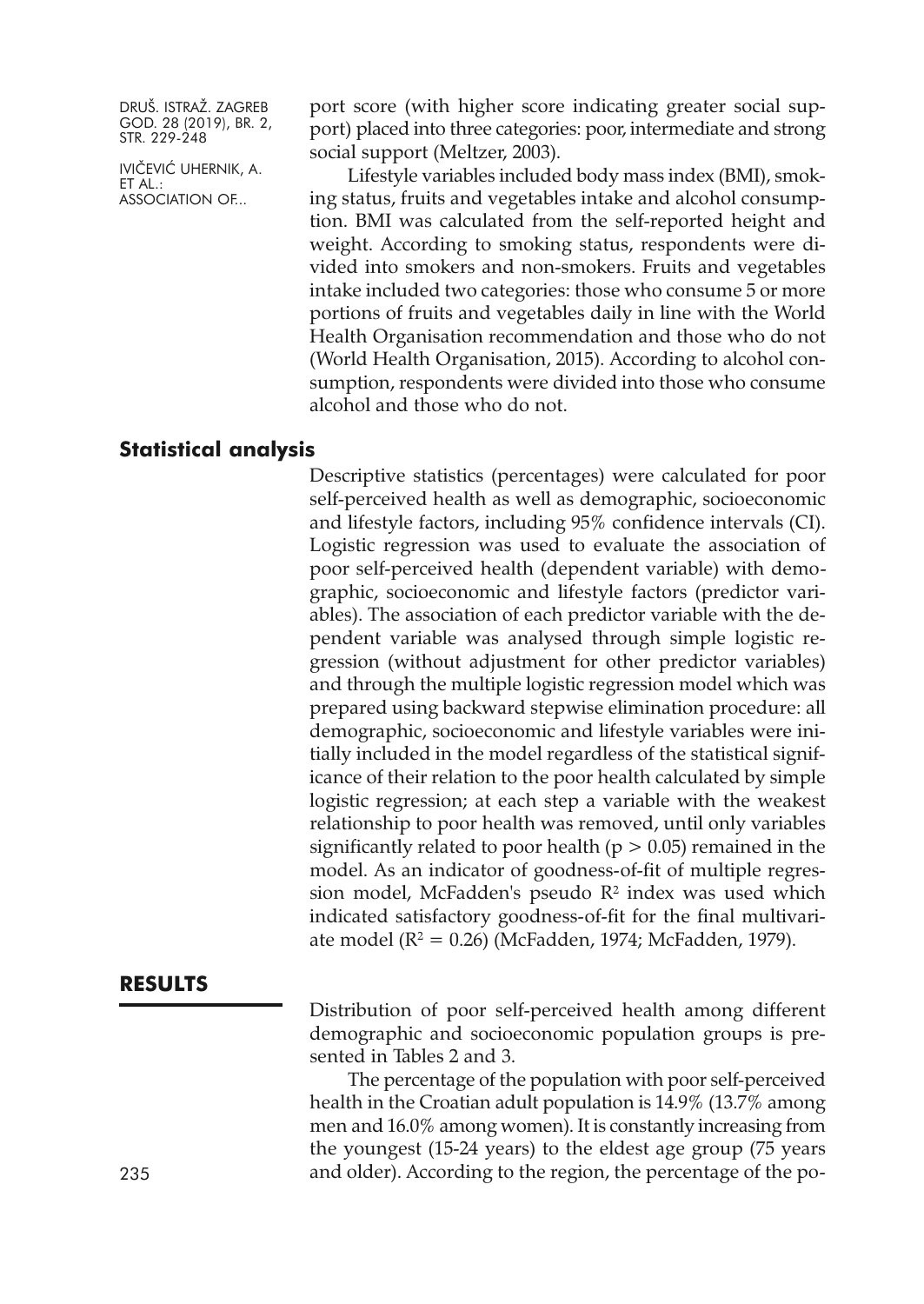| DRUŠ. ISTRAŽ. ZAGREB   |
|------------------------|
| GOD. 28 (2019), BR. 2, |
| STR. 229-248           |

IVIČEVIĆ UHERNIK, A. ET AL.: ASSOCIATION OF...

O TABLE 2 Distribution of poor self-perceived health according to demographic variables\*

pulation with poor self-perceived health varies between 12.1% (City of Zagreb) and 17.5% (Central region). The City of Zagreb and Southern region have both among men and women the lowest percentages of poor self-perceived health, while the Northern and Central regions have the highest. The prevalence of poor self-perceived health is higher among the population in rural areas, widowed persons, the population with low education level, retired persons, those living in households in the first income quintile and those with poor social support, with the same pattern of results recorded both among men and women.

| poor health                                         | $(\%)$ | Total<br>95%<br><b>CI</b> | poor health<br>$(\%)$ | Men<br><b>CI</b> | 95% poor health<br>$(\%)$ | Women<br>95%<br><b>CI</b> |
|-----------------------------------------------------|--------|---------------------------|-----------------------|------------------|---------------------------|---------------------------|
| Total                                               | 14.9   | 13.9-15.9                 | 13.7                  | 12.4-15.2        | 16.0                      | 14.6-17.4                 |
| Age group (years):                                  |        |                           |                       |                  |                           |                           |
| $15 - 24$                                           | 1.1    | $0.5 - 2.4$               | 1.3                   | $0.5 - 3.6$      | 1.0                       | $0.3 - 2.6$               |
| 25-34                                               | 2.2    | $1.3 - 3.8$               | 2.9                   | 1.5-5.4          | 1.6                       | $0.6 - 3.9$               |
| 35-44                                               | 5.5    | $4.0 - 7.6$               | 7.0                   | 4.6-10.3         | 4.1                       | $2.4 - 7.0$               |
| 45-54                                               | 11.1   | 9.0-13.5                  | 11.5                  | 8.6-15.1         | 10.7                      | 8.0-14.0                  |
| 55-64                                               | 21.2   | 18.6-24.1                 | 22.7                  | 18.9-27.0        | 19.8                      | 16.4-23.9                 |
| 65-74                                               | 27.4   | 24.1-31.0                 | 25.2                  | 20.4-30.6        | 29.2                      | 24.6-34.1                 |
| $75+$                                               | 45.8   | 41.6-50.0                 | 40.9                  | 34.4-47.6        | 48.4                      | 43.0-53.9                 |
| Region:                                             |        |                           |                       |                  |                           |                           |
| City of Zagreb                                      | 12.1   | 9.4-15.4                  | 9.9                   | 6.5-14.9         | 13.6                      | 9.9-18.3                  |
| Northern                                            | 16.3   | 14.1-18.7                 | 14.6                  | 11.6-18.1        | 17.8                      | 14.7-21.3                 |
| Eastern                                             | 15.9   | 13.8-18.3                 | 14.5                  | 11.6-18.0        | 17.2                      | 14.1-20.7                 |
| Southern                                            | 13.0   | 10.9-15.4                 | 11.5                  | 8.8-14.9         | 14.5                      | 11.6-18.0                 |
| Western                                             | 14.7   | 12.3-17.5                 | 13.3                  | 10.0-17.5        | 15.8                      | 12.5-19.9                 |
| Central                                             | 17.5   | 15.3-19.8                 | 17.6                  | 14.6-21.2        | 17.3                      | 14.4-20.6                 |
| Residence:                                          |        |                           |                       |                  |                           |                           |
| densely populated areas                             |        |                           |                       |                  |                           |                           |
| (cities)<br>intermediate density areas              | 12.0   | 10.0-14.4                 | 10.0                  | 7.4-13.5         | 13.6                      | 10.8-16.9                 |
| (towns and suburbs)<br>thinly populated areas       | 13.5   | 12.0-15.3                 | 12.0                  | 9.9-14.4         | 15.0                      | 12.8-17.5                 |
| (rural areas)                                       | 17.7   | 16.2-19.2                 | 17.0                  | 14.9-19.2        | 18.3                      | 16.3-20.6                 |
| Legal marital status:<br>never married and never in |        |                           |                       |                  |                           |                           |
| registered partnership<br>married or in registered  | 5.4    | $4.3 - 6.9$               | 6.9                   | $5.2 - 9.0$      | 3.6                       | $2.2 - 5.7$               |
| partnership                                         | 14.4   | 13.2-15.8                 | 16.0                  | 14.2-18.0        | 12.9                      | 11.3-14.7                 |
| widowed                                             | 38.7   | 34.7-42.9                 | 36.6                  | 27.0-47.3        | 39.0                      | 34.6-43.6                 |
| divorced                                            | 18.1   | 13.0-24.8                 | 15.8                  | 9.4-25.4         | 20.1                      | 12.9-29.9                 |

\* Abbreviation: CI – confidence interval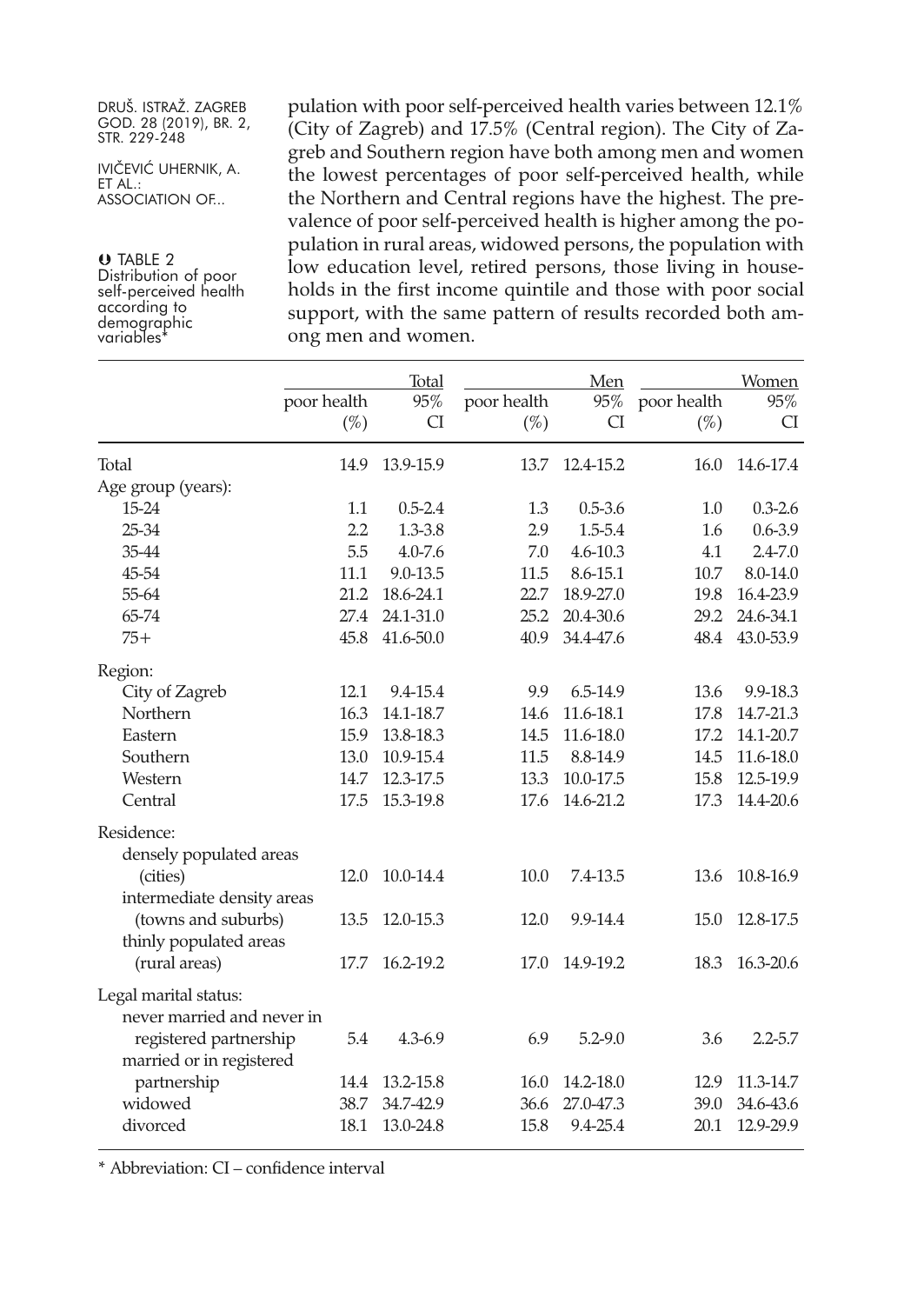| $\theta$ TABLE 3                                              |             |              |             |              |             |              |
|---------------------------------------------------------------|-------------|--------------|-------------|--------------|-------------|--------------|
| Distribution of poor<br>self-perceived health<br>according to |             | <b>Total</b> |             | Men          |             | <b>Women</b> |
| socioeconomic                                                 | poor health | 95%          | poor health | 95%          | poor health | 95%          |
| variables*                                                    | $(\%)$      | CI           | $(\%)$      | CI           | $(\%)$      | CI           |
| <b>Education level:</b>                                       |             |              |             |              |             |              |
| low                                                           | 26.4        | 24.1-28.9    | 22.4        | 18.9-26.3    | 28.7        | 25.7-32.0    |
| medium                                                        | 12.3        | 11.1-13.6    | 12.5        | 10.9-14.4    | 12.0        | 10.3-14.0    |
| high                                                          | 7.9         | $6.3 - 9.9$  | 9.3         | 6.9-12.6     | 6.7         | 4.7-9.4      |
| Working status:                                               |             |              |             |              |             |              |
| carries out a job or profession                               | 4.3         | $3.5 - 5.4$  | 4.9         | $3.7 - 6.5$  | 3.7         | $2.6 - 5.2$  |
| unemployed                                                    | 11.1        | 9.0-13.7     | 11.4        | 8.4-15.3     | 10.9        | 8.2-14.4     |
| pupil/student                                                 | 0.9         | $0.4 - 2.0$  | 0.7         | $0.2 - 2.9$  | 1.0         | $0.4 - 2.8$  |
| retired                                                       | 32.5        | 30.2-34.9    | 31.4        | 28.2-34.9    | 33.4        | 30.3-36.6    |
| other                                                         | 27.8        | 22.3-33.9    | 29.9        | 16.6-47.8    | 27.3        | 21.6-33.9    |
| Household income quintiles:                                   |             |              |             |              |             |              |
| 1st                                                           | 22.5        | 19.5-26.0    | 18.1        | 14.2-22.8    | 26.3        | 21.9-31.4    |
| 2nd                                                           | 21.0        | 18.0-24.4    | 20.1        | 15.9-25.0    | 21.9        | 17.7-26.7    |
| 3rd                                                           | 15.2        | 12.5-18.3    | 14.1        | 10.7-18.4    | 16.1        | 12.3-20.8    |
| 4th                                                           | 10.6        | 8.5-13.1     | 10.1        | 7.3-13.9     | 11.0        | 8.1-14.8     |
| 5th                                                           | 8.0         | $6.1 - 10.3$ | 6.8         | $4.5 - 10.1$ | 9.1         | 6.4-12.7     |
| Social support:                                               |             |              |             |              |             |              |
| poor social support                                           | 32.0        | 27.6-36.8    | 31.8        | 25.5-38.8    | 32.1        | 26.2-38.8    |
| moderate social support                                       | 15.8        | 14.2-17.6    | 13.6        | 11.4-16.0    | 17.8        | 15.5-20.4    |
| strong social support                                         | 11.5        | 10.3-12.8    | 11.3        | 9.6-13.2     | 11.6        | 10.0-13.5    |
|                                                               |             |              |             |              |             |              |

\* Abbreviation: CI – confidence interval

| $O$ TABLE 4<br>Distribution of poor<br>self-perceived health<br>according to lifestyle<br>variables <sup>*</sup> | poor health<br>$(\%)$ | Total<br>95%<br>CI | poor health<br>$(\%)$ | Men<br>95%<br>CI | poor health<br>$(\%)$ | Women<br>95%<br>CI |
|------------------------------------------------------------------------------------------------------------------|-----------------------|--------------------|-----------------------|------------------|-----------------------|--------------------|
| BMI:                                                                                                             |                       |                    |                       |                  |                       |                    |
| < 25                                                                                                             | 10.0                  | 8.8-11.3           | 11.1                  | 9.0-13.5         | 9.3                   | $7.9 - 11.0$       |
| 25-29.99                                                                                                         | 16.4                  | 14.8-18.2          | 13.5                  | 11.6-15.7        | 20.4                  | 17.7-23.4          |
| > 30                                                                                                             | 22.8                  | 20.1-25.7          | 17.8                  | 14.6-21.6        | 28.3                  | 24.1-33.0          |
| Smoking:                                                                                                         |                       |                    |                       |                  |                       |                    |
| smoker                                                                                                           | 11.7                  | 10.1-13.6          | 11.9                  | 9.8-14.5         | 11.5                  | 9.1-14.4           |
| non-smoker                                                                                                       | 16.2                  | 15.0-17.4          | 14.6                  | 12.9-16.4        | 17.5                  | 15.9-19.2          |
| Fruit and vegetables intake:                                                                                     |                       |                    |                       |                  |                       |                    |
| at least 5 portions a day                                                                                        | 11.4                  | 8.5-15.1           | 14.4                  | $9.5 - 20.5$     | 9.5                   | $6.2 - 14.3$       |
| less than 5 portions a day                                                                                       | 15.1                  | 14.1-16.2          | 13.7                  | 12.3-15.2        | 16.5                  | 15.0-18.0          |
| Alcohol consumption:                                                                                             |                       |                    |                       |                  |                       |                    |
| yes                                                                                                              | 10.0                  | 8.9-11.2           | 10.4                  | $9.0 - 12.0$     | 9.3                   | 7.7-11.1           |
| no                                                                                                               | 21.3                  | 19.6-23.1          | 21.6                  | 18.7-24.8        | 21.1                  | 19.1-23.3          |

\* Abbreviations: CI – confidence interval, BMI – body mass index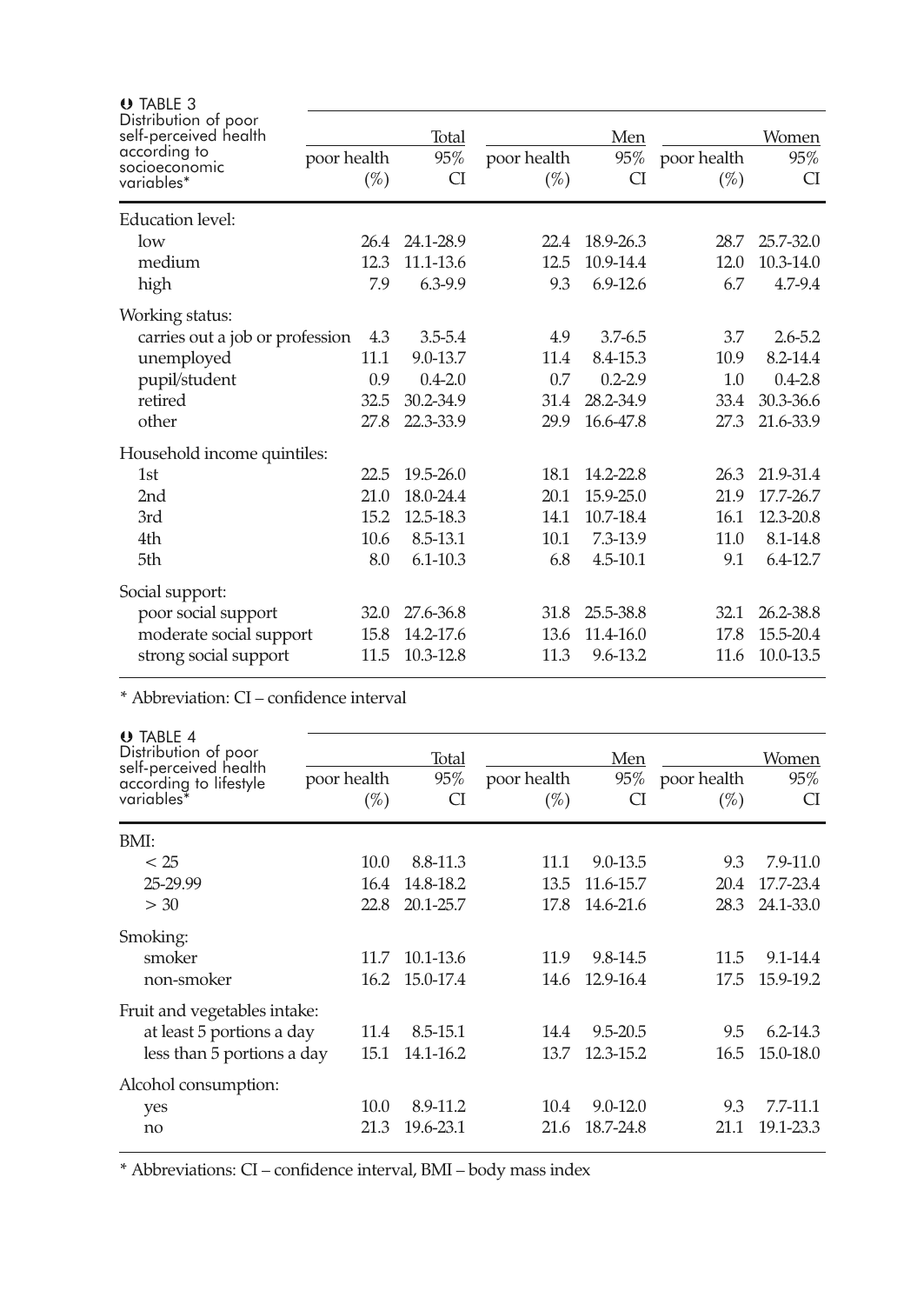IVIČEVIĆ UHERNIK, A. ET AL.: ASSOCIATION OF...

Concerning differences in lifestyle characteristics presented in Table 4, poor self-perceived health was most common among obese persons (BMI>30), non-smokers, persons who eat less than 5 portions of fruit and vegetables a day and those who do not drink alcohol. The same pattern of results was recorded both among men and women, except for eating less than 5 portions of fruit and vegetables a day, which was not related to the higher percentage of poor self-perceived health among men.

The results of unadjusted univariate logistic regression presented in Table 5 revealed that female sex (compared to male) and older age (compared to the youngest age group 15-24 years) were significantly associated with poor self-perceived health. Living in the Northern and Central regions (compared to the City of Zagreb) was significantly associated with poor health, while no significant difference was recorded for the remaining three regions. Residence in rural area (compared to residence in densely populated area – city) was significantly associated with poor health. Married, widowed and divorced had higher odds ratio (OR) for poor health compared to singles. Persons with high and middle education level had significantly lower OR for poor health compared to those with low education level. The unemployed, retired and other had higher OR for poor health compared to the employed, while pupils and students had a lower one. The OR for poor health decreased with the increase in household income quintiles. Persons with moderate and strong social support had significantly lower OR for poor health compared to those with poor social support. Both overweight (BMI 25-29.99) and obese persons (BMI>30) had higher OR for poor health compared to persons with BMI<25. Smokers had lower OR for poor health compared to non-smokers. Eating less than 5 portions of fruits and vegetables a day was not significantly associated with poor health compared to eating at least 5 portions of fruits and vegetables a day. No alcohol consumption was significantly associated with poor health.

| Dependent variable: poor health |                                                               | Unadjusted                                               | 95% CI                                                                                  | Multivariable-<br>-adjusted**                         | 95% CI                                                                                 |
|---------------------------------|---------------------------------------------------------------|----------------------------------------------------------|-----------------------------------------------------------------------------------------|-------------------------------------------------------|----------------------------------------------------------------------------------------|
| Demographic factors             |                                                               |                                                          |                                                                                         |                                                       |                                                                                        |
| Gender:                         | Male<br>Female                                                | 1.00<br>1.20                                             | 1.02-1.40                                                                               | 1.00<br>0.72                                          | $0.57 - 0.93$                                                                          |
| Age group (years):              | $15-24$<br>25-34<br>35-44<br>45-54<br>55-64<br>65-74<br>$75+$ | 1.00<br>1.99<br>5.07<br>10.83<br>23.45<br>32.89<br>73.51 | $0.80 - 4.98$<br>2.24-11.48<br>4.99-23.52<br>10.96-50.19<br>15.34-70.53<br>34.30-157.52 | 1.00<br>0.67<br>2.37<br>3.90<br>6.57<br>6.66<br>13.44 | $0.13 - 3.43$<br>$0.61 - 9.21$<br>1.04-14.61<br>1.75-24.66<br>1.72-25.86<br>3.49-51.80 |

(Continued)

O TABLE 5

Association of poor<br>self-perceived health<br>with demographic,<br>socioeconomic and<br>lifestyle variables –

multiple logistic<br>regression model\*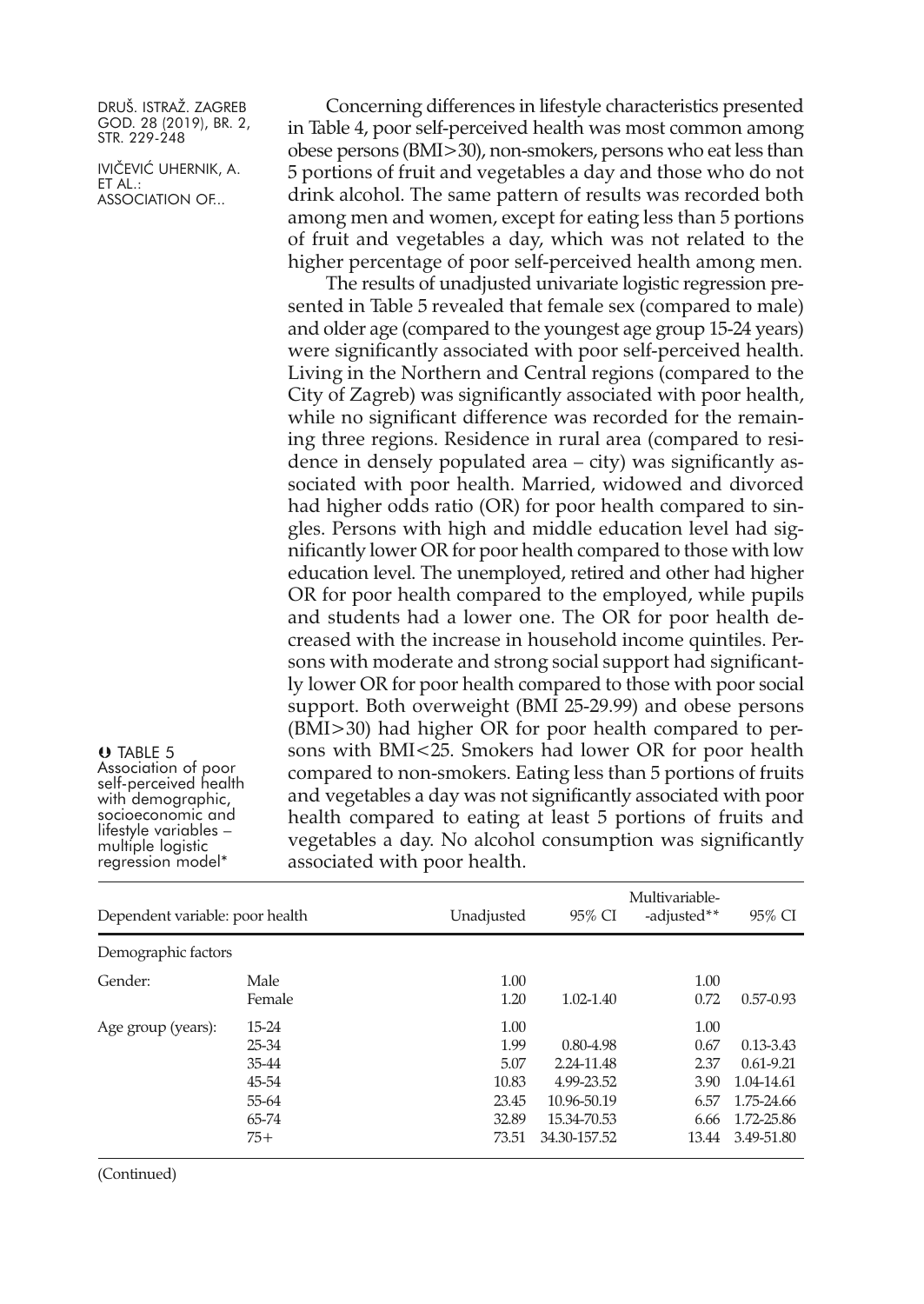| (Continued)                     |                                                                                                                               |                                              |                                                                   |                                      |                                                              |
|---------------------------------|-------------------------------------------------------------------------------------------------------------------------------|----------------------------------------------|-------------------------------------------------------------------|--------------------------------------|--------------------------------------------------------------|
| Dependent variable: poor health |                                                                                                                               | Unadjusted                                   | 95% CI                                                            | Multivariable-<br>-adjusted**        | 95% CI                                                       |
| Region:                         | City of Zagreb<br>Northern<br>Eastern<br>Southern<br>Western<br>Central                                                       | 1.00<br>1.42<br>1.38<br>1.09<br>1.26<br>1.54 | 1.02-1.97<br>0.99-1.92<br>$0.77 - 1.53$<br>0.88-1.78<br>1.12-2.12 |                                      |                                                              |
| Residence:                      | densely populated areas (cities)<br>intermediate density areas<br>(towns and suburbs)<br>thinly populated areas (rural areas) | 1.00<br>1.14<br>1.57                         | 0.89-1.47<br>1.25-1.97                                            |                                      |                                                              |
| Legal<br>marital status:        | single<br>married or in registered partnership<br>widowed<br>divorced                                                         | 1.00<br>2.93<br>10.96<br>3.85                | 2.23-3.86<br>8.05-14.92<br>2.40-6.16                              |                                      |                                                              |
| Socio-economic factors          |                                                                                                                               |                                              |                                                                   |                                      |                                                              |
| <b>Education level:</b>         | low<br>middle<br>high                                                                                                         | 1.00<br>0.39<br>0.24                         | 0.33-0.46<br>0.18-0.32                                            | 1.00<br>0.76<br>0.41                 | $0.59 - 1.00$<br>$0.26 - 0.66$                               |
| Working status:                 | employed<br>unemployed<br>student<br>retired<br>other                                                                         | 1.00<br>2.77<br>0.20<br>10.63<br>8.49        | 1.99-3.85<br>$0.08 - 0.47$<br>8.23-13.73<br>5.85-12.30            | 1.00<br>1.92<br>0.43<br>3.31<br>2.89 | 1.22-3.03<br>$0.07 - 2.69$<br>2.13-5.15<br>1.65-5.06         |
| Household<br>income quintiles:  | 1st<br>2nd<br>3rd<br>4th<br>5th                                                                                               | 1.00<br>0.92<br>0.61<br>0.41<br>0.30         | $0.70 - 1.20$<br>0.50-0.82<br>0.30-0.55<br>$0.21 - 0.42$          | 1.00<br>0.96<br>0.59<br>0.60<br>0.62 | $0.70 - 1.32$<br>$0.42 - 0.84$<br>0.41-0.88<br>$0.40 - 0.97$ |
| Social support:                 | poor social support<br>moderate social support<br>strong social support                                                       | 1.00<br>0.40<br>0.28                         | 0.31-0.51<br>$0.22 - 0.35$                                        | 1.00<br>0.49<br>0.42                 | 0.34-0.69<br>$0.29 - 0.59$                                   |
| Lifestyle factors               |                                                                                                                               |                                              |                                                                   |                                      |                                                              |
| BMI:                            | < 25<br>25-29.99<br>> 30                                                                                                      | 1.00<br>1.78<br>2.67                         | 1.47-2.14<br>2.15-3.30                                            |                                      |                                                              |
| Smoking:                        | non-smoker<br>smoker                                                                                                          | 1.00<br>0.69                                 | 0.57-0.83                                                         |                                      |                                                              |
| Fruit and<br>vegetables intake: | at least 5 portions a day<br>less than 5 portions a day                                                                       | 1.00<br>1.38                                 | 0.99-1.93                                                         |                                      |                                                              |
| Alcohol consumption: no         | yes                                                                                                                           | 1.00<br>0.41                                 | $0.35 - 0.48$                                                     | 1.00<br>0.49                         | $0.38 - 0.62$                                                |

\* Abbreviations: CI – confidence interval, BMI – body mass index;

\*\* backward stepwise logistic regression model was applied; initially all variables were included in the model; at each step a variable with the weakest relationship with poor health was removed (empty cells refer to such variables), until only variables significantly related to poor health remained in the model.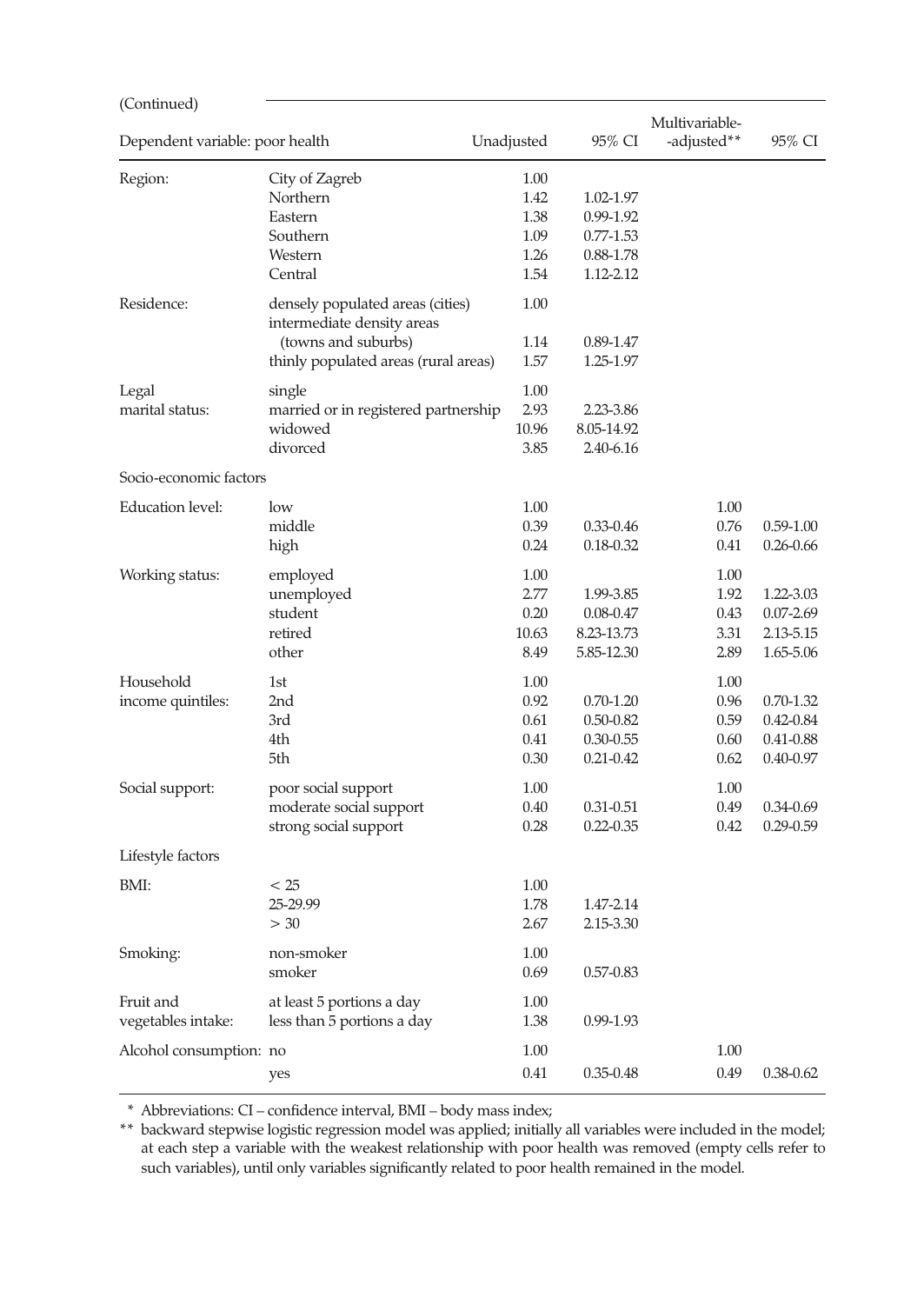IVIČEVIĆ UHERNIK, A. ET AL.: ASSOCIATION OF...

When backward stepwise multiple logistic regression model was applied, three of the included demographic and three of the included lifestyle factors were eliminated (each in a separate step) because their relationship to poor self-perceived health was the weakest compared to other included factors and did not reach statistical significance. These factors were region, degree of urbanisation, legal marital status, BMI, smoking status and fruit and vegetable intake. None of the four socioeconomic factors were removed. The remaining seven factors (two demographic, four socioeconomic and one lifestyle factor) were kept in the final model (also presented in Table 5) because all of them were significantly associated with poor health even when controlled for all other factors included in the model. These factors were sex, age, education level, working status, household income quintile, social support and alcohol consumption. When controlled for other factors, female sex (compared to male) had lower OR for poor health. Older age (compared to the youngest age group 15-24 years) remained significantly associated with poor health. Persons with high education level retained significantly lower OR for poor health compared to those with low education level, even after adjustment for other factors. Unemployed, retired and other also retained higher OR for poor health compared to the employed. Persons in the 3rd, 4th and 5th household income quintile retained lower OR for poor health compared to persons in the 1st household income quintile. Persons with moderate and strong social support had lower OR for poor health compared to those with low social support. Out of the included lifestyle factors, only one remained significantly associated with poor health after adjustment: persons who reported alcohol consumption still had lower OR for poor health compared to those who do not consume alcohol.

# **DISCUSSION**

According to the available information, this is the first study in Croatia which included lifestyle factors alongside demographic and socioeconomic factors in the analysis of their association with self-perceived health. The multiple logistic regression model enabled the exploration whether the association of poor self-perceived health with certain demographic and socioeconomic factors could be modified and explained by lifestyle factors. Results revealed that all four analysed socioeconomic factors were significantly associated with poor self-perceived health, not only in a univariate model, but also in a multivariable model controlled for demographic and lifestyle factors, suggesting that their association with poor self-perceived health is not mediated by demographic and lifestyle factors included in this analysis. This conclusion is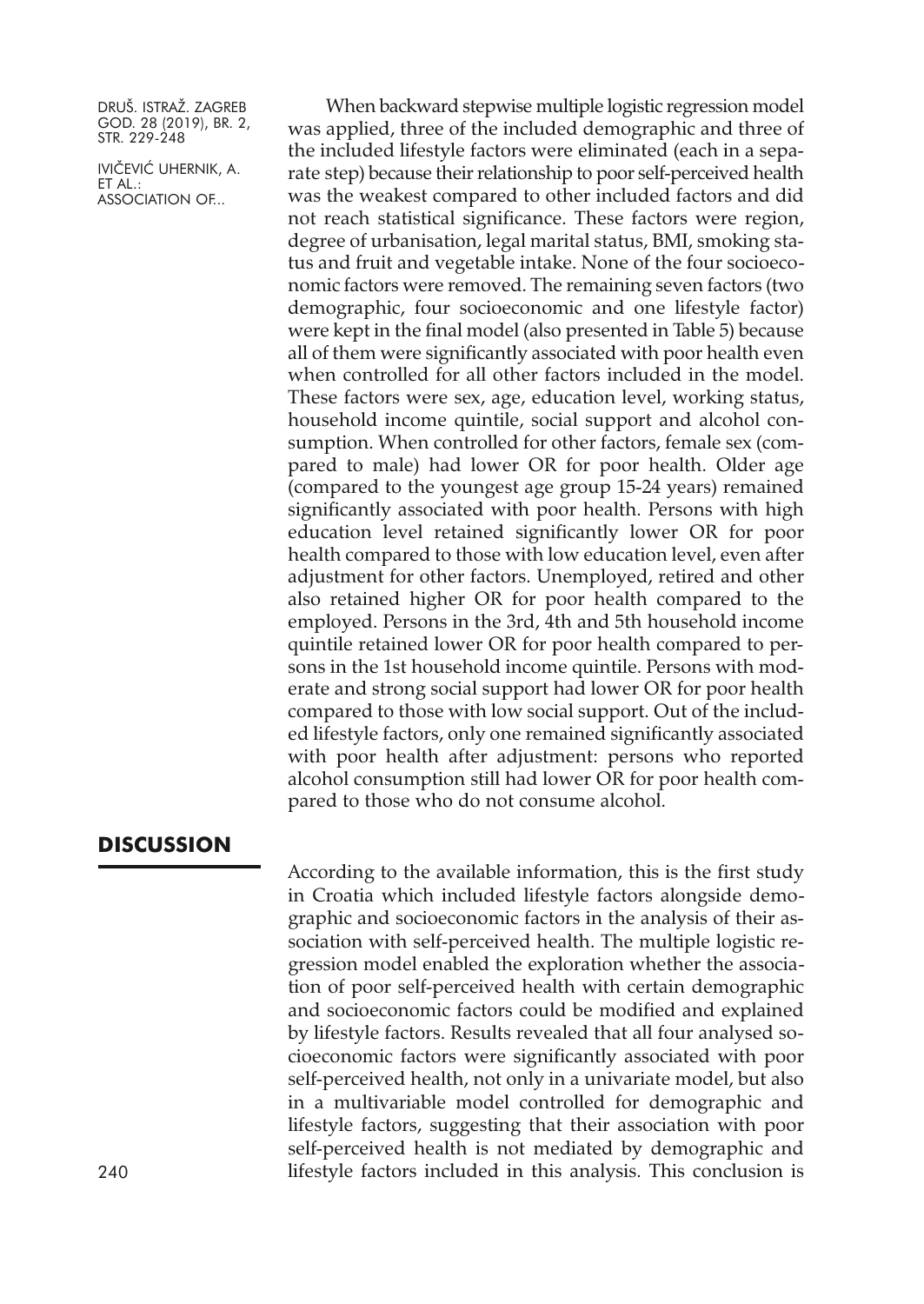IVIČEVIĆ UHERNIK, A. ET AL.: ASSOCIATION OF...

confirmed by results of studies in other populations (Kraja, Kraja, Cakerri, & Burazeri, 2016; Janković, Janević, & Von dem Knesebeck, 2012). Similar findings were in line with some studies suggesting that self-perceived social status was related to self-rated health and irrespective of sex, self-perceived social status was related to self-rated health, depression, and long- -standing illness or disability over and above education, occupational status, wealth, age, and marital status (Franzini & Fernandez-Esquer, 2006; Hu, Adler, Goldman, Weinstein, & Seeman, 2005; Ostrove, Feldman, & Adler, 1999; Singh-Manoux, Marmot, & Adler, 2005).

Results showed that the percentage of the Croatian population which perceived their health as poor is almost exactly the same as it was in 2003, which was 14.6% (Šućur & Zrinščak, 2007). One of the possible reasons why respondents did not perceive the improvement of their health is the result of the downward trend of some social and economic indicators recorded in that period. Following the world economic crisis, Croatia faced a deep economic and financial crisis in a relatively long period from 2008 to 2015, which led to a significant slowdown in international trade, fall in GDP and industrial production and deterioration in numerous social and economic indicators consecutively leading to the rise of unemployment and economic insecurity and therefore contributing to the absence of improvement in overall self-perceived health status among the population in Croatia.

Compared to other European countries, the percentage of the Croatian population perceiving their health as poor is higher than in most of them. The lowest percentages of adult population with poor self-perceived health were recorded in Malta (3.6%) and Sweden (3.8%), and the highest, besides Croatia, in Portugal (18.0%) and Lithuania (17.7%) (Eurostat, 2017). The EU-SILC study also collected data on self-perceived health in Croatia and recorded an even higher percentage of the population which rated their health as poor (19.9%), thus confirming that Croatia is among the leading European countries in the percentage of people with poor self-perceived health (Eurostat, 2017). Findings concerning the association of demographic, socioeconomic and lifestyle factors with poor self-perceived health were in general consistent with the results of previous studies.

Female sex significantly increased the chances of poor health compared to male sex in the univariate analysis, but in the multivariate model this was reversed – female sex was associated with decreased chances of poor health, meaning that the results of the univariate analysis were influenced by other factors which were eliminated in the multivariate model. 241 That enabled the protective influence of female sex to be re-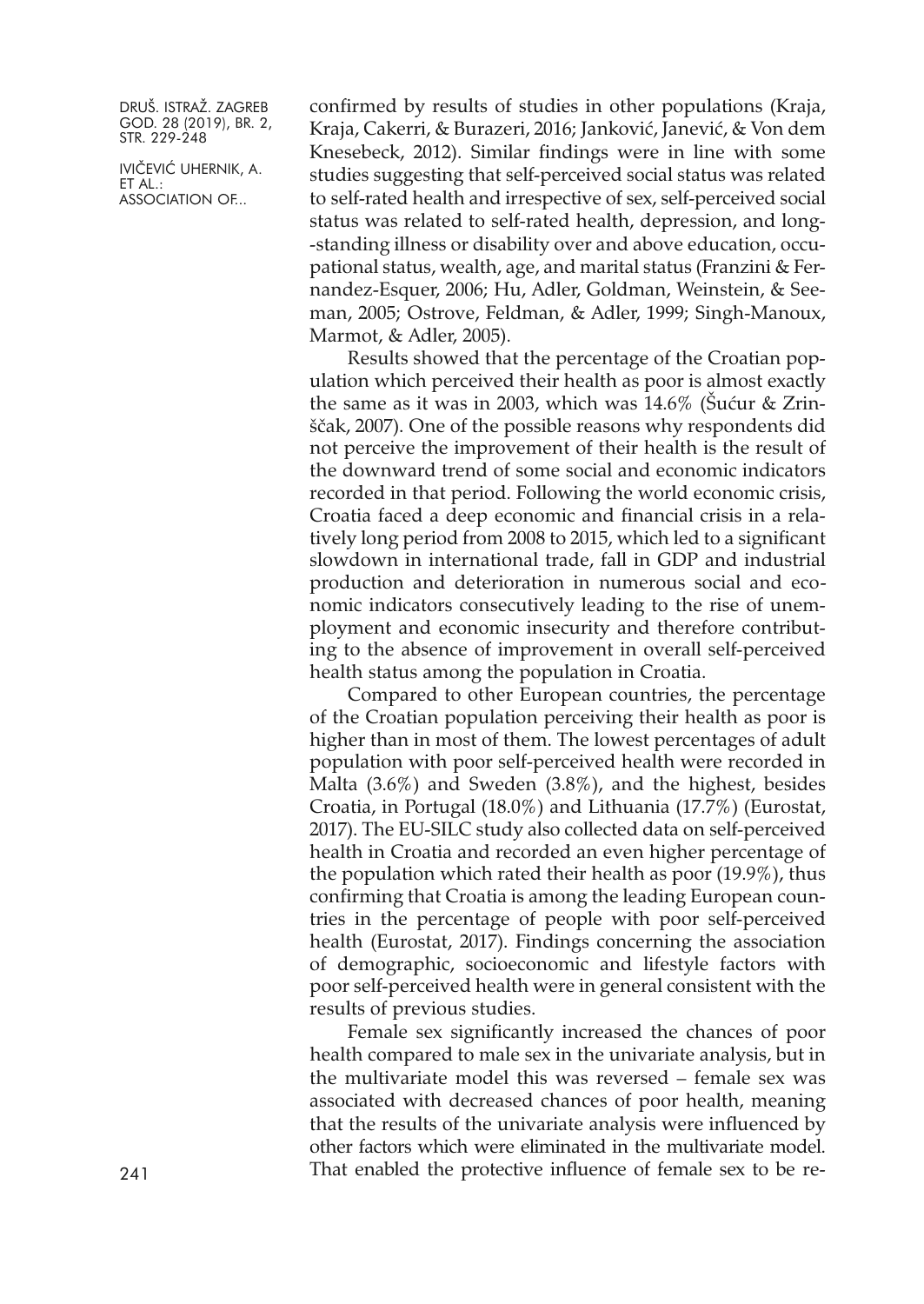IVIČEVIĆ UHERNIK, A. ET AL.: ASSOCIATION OF...

vealed. Although there were studies which recorded higher OR of poor health among women even when controlled for certain socioeconomic factors (Darviri, Artemiadis, Tigani, & Alexopoulos, 2011), some of the studies obtained the same results as this: when controlled for other factors, female sex was associated with lower chances of reporting poor health (Kraja et al., 2016; Crimmins, Jung Ki, & Solé-Auró, 2011).

As expected, age was strongly associated with poor self- -perceived health both in the univariate and multivariate analyses. This was in line with a significant number of other studies, although some studies showed no association between age and self-perceived health or even the opposite effect of the age (Bonner et al., 2017; Menec & Nowicki, 2014; Jerez- -Roig et al., 2016; Janković & Simić, 2012).

Regions were not significantly associated with differences in poor health in the multivariate model, although in the univariate analysis the Northern and Central regions had greater OR for poor health compared to the City of Zagreb. However, these differences were not significant in the multivariate model indicating that they were recorded due to differences among regions in other factors which were controlled for in the multivariate model.

The same was true for rural residence and legal marital status which did not turn out to be significantly associated with poor health in the multivariate model (Kraja et al., 2016; Menec & Nowicki, 2014; Janković & Simić, 2012; Pickett et al., 2015).

In contrast to demographic factors, all four socioeconomic factors remained significantly associated with poor health in the multivariate model. As confirmed in numerous previous studies, people with high education had significantly better self-perceived health compared to those with low education, even when controlled for not only demographic, but also for several lifestyle factors, suggesting that the positive influence of education on health is not achieved and cannot be explained exclusively through healthier lifestyle (Janković et al., 2012; Kurtinová, 2015).

Being unemployed as well as any other working status except being a student was associated with poorer health compared to being employed, both in the univariate model and multivariate model, which is in line with the previous studies (Janković et al., 2012). As this is a cross-sectional study, it was not possible to determine to what extent this was due to the fact that persons with poorer health are less likely to be employed and to what extent due to the fact that the unemployed experience difficult social as well as psychological circumstances.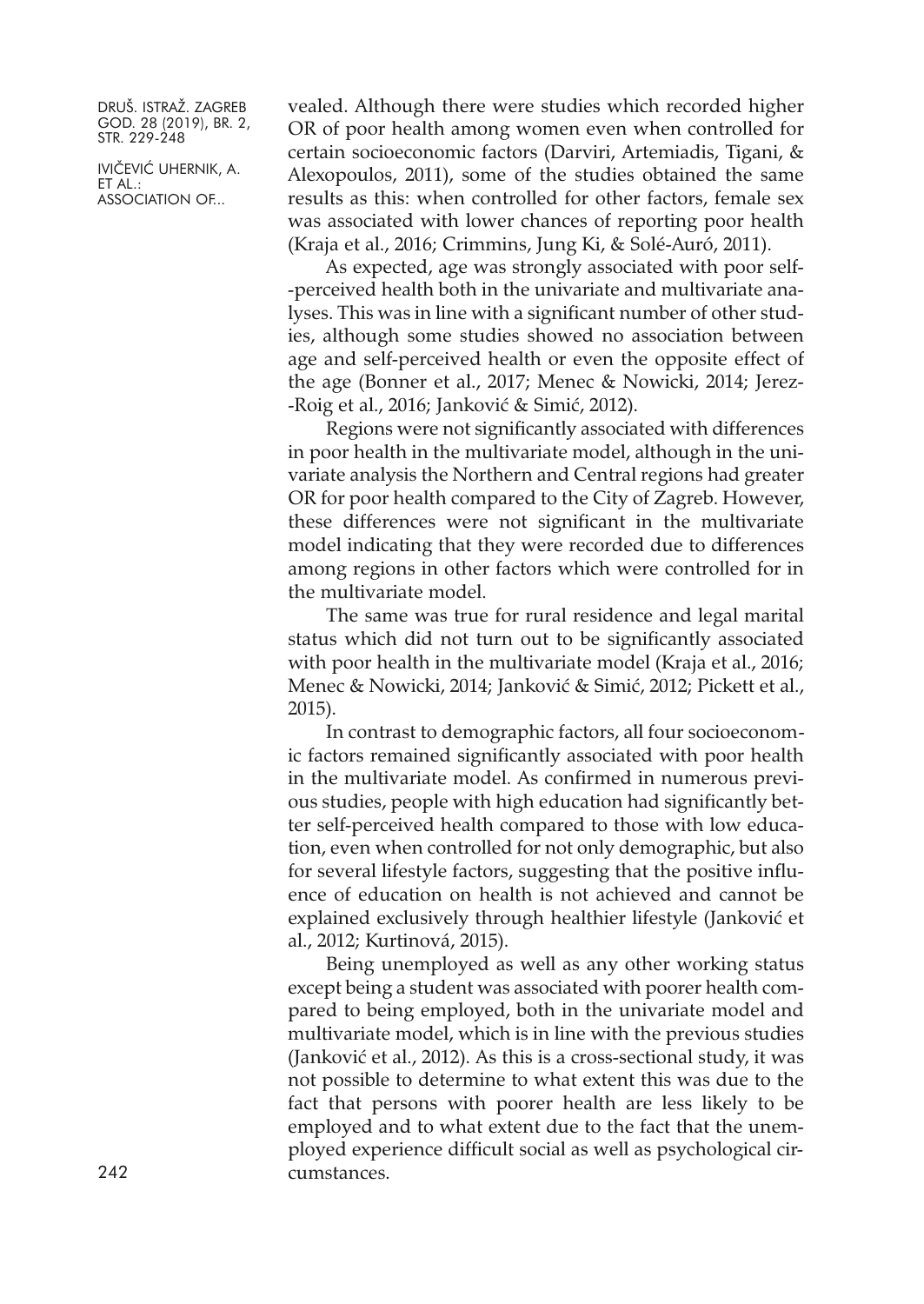IVIČEVIĆ UHERNIK, A. ET AL.: ASSOCIATION OF...

Living in households in the third, fourth and fifth household's income quintile was associated with better self-perceived health compared to those in households in the first income quintile, pointing out that those with the lowest income have poorer health, which has been confirmed in numerous previous studies, both in Croatia (Šućur & Zrinščak, 2007) and abroad (Mackenbach et al., 2008; Bauer, Huber, Jenny, Müller, & Hämmig, 2009).

As recorded in previous studies poor social support was associated with poor health (Niškanović & Šiljak, 2015).

In contrast to socioeconomic factors, among lifestyle factors only alcohol consumption remained significantly associated with poor health in the multivariate model – alcohol abstinence was associated with poorer health compared to the consumption of alcohol. This was in line with the results of some previous studies (Green & Polen, 2001; Perlman & Bobak, 2008); however there are also studies with opposite results, which found that alcohol abstinence was associated with better self-perceived health (Janković et al., 2012; Bobak, Pikhart, Hertzman, Rose, & Marmot, 1998; Girón, 2012). Inconsistent results were also recorded for the association of smoking with poor health – some of the studies showed smoking to be associated with poor health (Girón, 2012; Ho, Lam, Fielding, & Janus, 2003), while others showed it to be associated with better self-perceived health (Janković et al., 2012; Bobak et al., 1998) or not associated with self-perceived health at all (Wolk & Rössner, 1996). A possible reason why alcohol consumption and smoking were found to be related to better self-perceived health in some studies, which is also true for alcohol consumption in this study, could be in the thesis that healthy people are more often alcohol consumers and smokers compared to the people who are ill, which could not be evaluated in this study due to its limitation of being a cross- -sectional study. Related to these results, it is important to mention that smoking and drinking rates in Croatia are high compared to the rest of Europe. Namely, according to Health for All Database, pure alcohol consumption, measured in litres per capita for individuals aged 15 years and older, in Croatia was 12.14 in 2014, which puts Croatia among countries with the highest pure alcohol consumption in Europe (World Health Organisation, 2018). Data for smoking rates are similar; according to Eurostat, in 2014 in Croatia, 24.5% of individuals aged 15 years and older were daily smokers of cigarettes, which is significantly higher than the average for the EU countries (18.4%) (Eurostat, 2018). Regarding daily smokers of tobacco products, Croatia is, with 25% of daily smokers, again in the top six countries of EU (Eurostat, 2018). This could 243 lead to a relatively high percentage of persons who quit alco-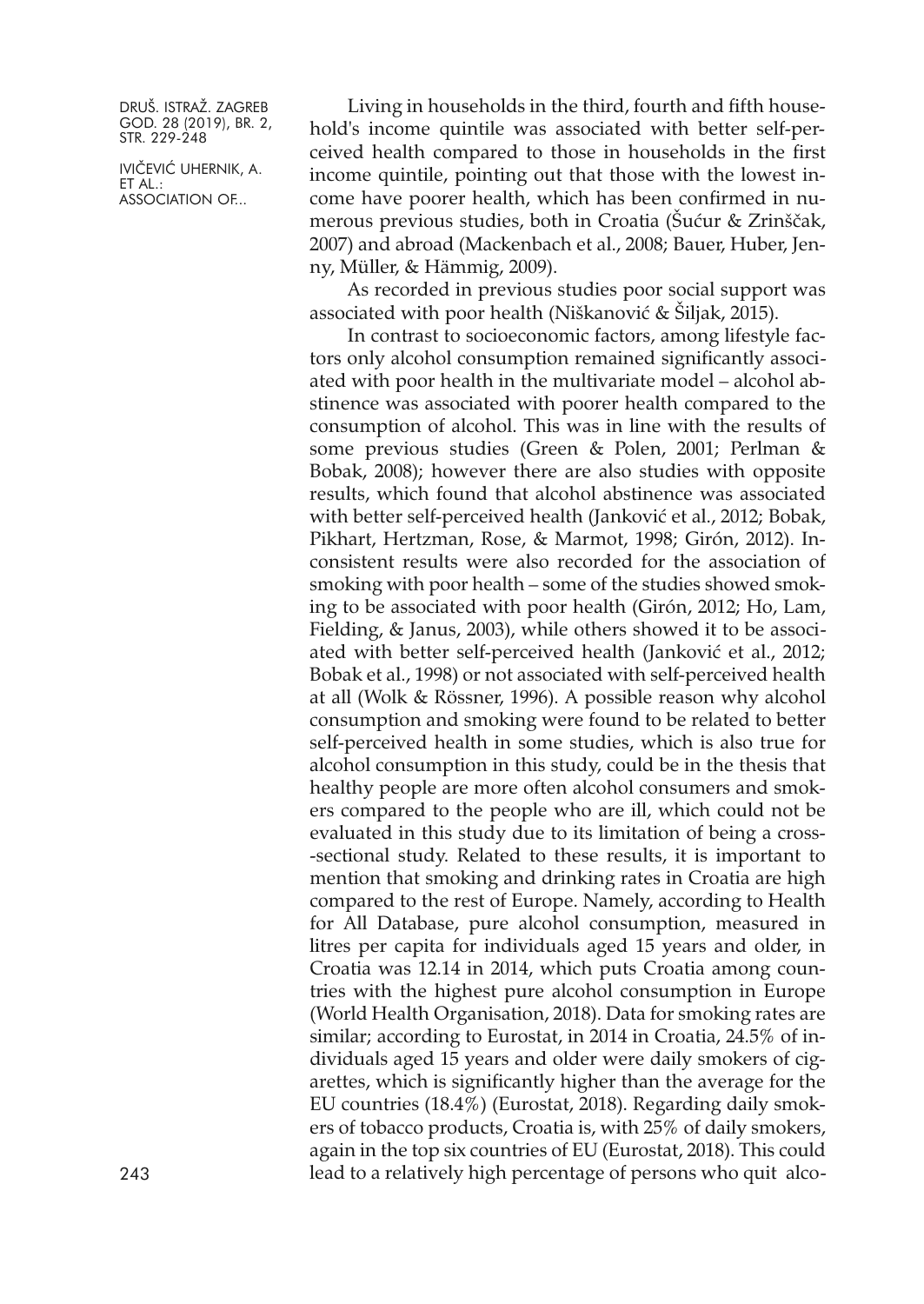IVIČEVIĆ UHERNIK, A. ET AL.: ASSOCIATION OF...

hol drinking as well as smoking due to illness among non- -smokers and non-drinkers, thus contributing to the observed association of alcohol abstinence with poor self-perceived health in both the univariate and multivariate models and association of non-smoking with poor self-perceived health in the univariate model.

The fact that this study is cross-sectional means also that only the association between poor health and demographic, socioeconomic and lifestyle factors could be analysed, without any conclusions concerning their temporal relations, which also led to limitations in establishing a possible causality. Further limitations of this study include possibly insufficient precision of both self-perceived health as a measure of health as well as lifestyle factors, whose more detailed breakdown might have given further insight into their association with poor self-perceived health. Self-perceived health, despite being recognised and evaluated as an important health indicator is prone to a certain degree of subjectivity and this should be taken into account when using the results of this study. Another limitation of this study is that it does not consider other heterogeneities i.e. ethnicity and other, while the exploration of these connections is beyond the scope of the study. These results also do not resolve the question concerning the relative importance of subjective and objective socioeconomic status as the causes of health inequalities – this study is focused on measuring the magnitude of its effects on self- -perceived health.

However, despite its limitations, this study provides an important insight into the association of socioeconomic factors with health in Croatia. This is the first study done in the Croatian population which explored the association of lifestyle factors (such as smoking, alcohol consumption, body mass index and fruits and vegetables intake) with self-perceived health, alongside demographic and socioeconomic factors. Indicators of lifestyle factors are quite unfavourable in the Croatian population with a high percentage of smokers, alcohol consumers and those with increased body mass index, which points out the importance of analysing their association with self-perceived health.

The results of this study enable comparisons with previous studies on self-perceived health of the Croatian population and a follow-up on the trends. They also suggest that the association of socioeconomic factors with health in Croatia is not mediated exclusively through lifestyle factors, but also through other factors which were not included in this study and are probably more difficult to measure, but remain a possible target for further research.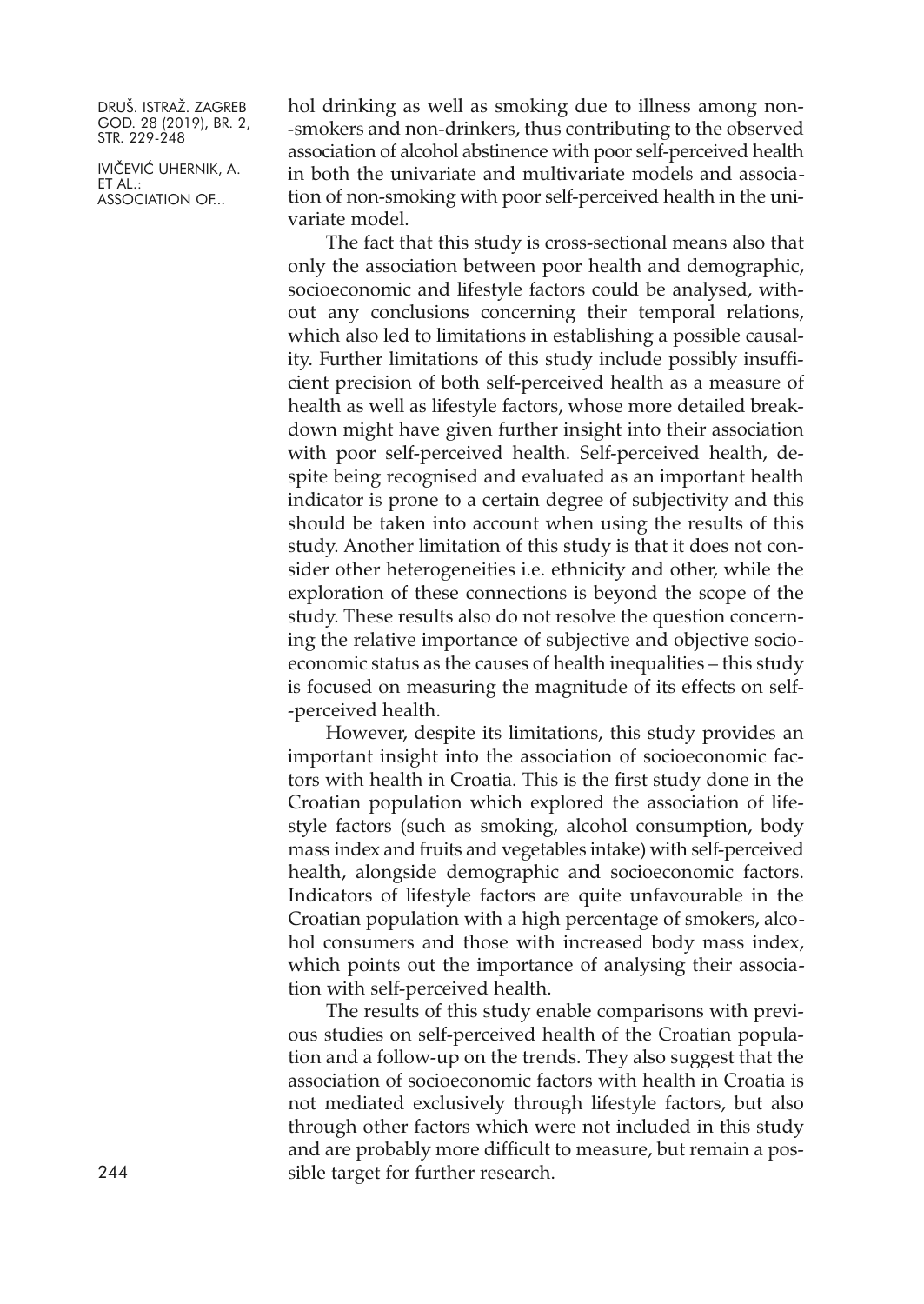IVIČEVIĆ UHERNIK, A. ET AL.: ASSOCIATION OF...

#### **REFERENCES**

The obtained results can be used in the planning of health and social policies as they emphasise that socioeconomic factors are independently associated with self-perceived health (not exclusively through lifestyle factors), meaning that efforts to improve self-perceived health in the Croatian population cannot be directed exclusively to lifestyle factors improvement.

Babić-Banaszak, A., Kovačić, L., & Mastilica, M. (2002). What the citizens of Croatia think about their health. *Acta Medica Croatica, 56*(4-5), 145–150.

Bauer, G. F., Huber, C. A., Jenny, G. J., Müller, F., & Hämmig, O. (2009). Socioeconomic status, working conditions and self-rated health in Switzerland: Explaining the gradient in men and women. *International Journal of Public Health, 54*(1), 23–30. [https://doi.org/10.1007/s00038-](https://doi.org/10.1007/s00038-008-7077-2) [008-7077-2](https://doi.org/10.1007/s00038-008-7077-2)

Bobak, M., Pikhart, H., Hertzman, C., Rose, R., & Marmot, M. (1998). Socioeconomic factors, perceived control and self-reported health in Russia. A cross-sectional survey. *Social Science & Medicine, 4*7(2), 269– 279. [https://doi.org/10.1016/S0277-9536\(98\)00095-1](https://doi.org/10.1016/S0277-9536(98)00095-1)

Bonner, W. I. A., Weiler, R., Orisatoki, R., Lu, X., Andkhoie, M., Ramsay, D., Yaghoubi, M., Steeves, M., Szafron, M., & Farag, M. (2017). Determinants of self-perceived health for Canadians aged 40 and older and policy implications. *International Journal for Equity in Health, 16*(1), 94. <https://doi.org/10.1186/s12939-017-0595-x>

Crimmins, E. M., Jung Ki, K., & Solé-Auró, A. (2011). Gender differences in health: Results from SHARE, ELSA and HRS. *European Journal of Public Health, 21*(1), 81–91. <https://doi.org/10.1093/eurpub/ckq022>

Croatian Institute of Public Health (2016). *European Health Interview Survey (EHIS) in Croatia 2014–2015.* Basic Indicators. Zagreb.

Darviri, C.,Artemiadis,A.K., Tigani, X., & Alexopoulos, E. C. (2011). Lifestyle and self-rated health: A cross-sectional study of 3,601 citizens of Athens, Greece. *BMC Public Health, 11,* 619. [https://doi.org/10.1186/](https://doi.org/10.1186/1471-2458-11-619) [1471-2458-11-619](https://doi.org/10.1186/1471-2458-11-619)

Džakula, A., Babić Bosanac, S., Brborović, O., Vukušić Rukavina, T., & Vončina L. (2007). Association of social roles, health, and health behavior of elderly women in Croatia. *Croatian Medical Journal, 48*(5), 684–690.

European Commission (2017a). *European Core Health Indicators (ECHI)*. Available at [https://ec.europa.eu/health/indicators/echi\\_en](https://ec.europa.eu/health/indicators/echi_en)

European Commission (2017b). *Degree of urbanisation*. Available at <http://ec.europa.eu/nat/web/degree-of-urbanisation>

Eurostat (2017). *Self-perceived health statistics*. Available at [http://ec.europa.](http://ec.europa.eu/eurostat/statistics-explained/index.php/Self-perceived_health_statistics) [eu/eurostat/statistics-explained/index.php/Self-perceived\\_health\\_](http://ec.europa.eu/eurostat/statistics-explained/index.php/Self-perceived_health_statistics) [statistics](http://ec.europa.eu/eurostat/statistics-explained/index.php/Self-perceived_health_statistics)

Eurostat (2018). *Tobacco consumption*. Available at [https://ec.europa.eu/](https://ec.europa.eu/eurostat/data/database) [eurostat/data/database](https://ec.europa.eu/eurostat/data/database)

Franzini, L., & Fernandez-Esquer, M. E. (2006). The association of 245 subjective social status and health in low-income Mexican-origin in-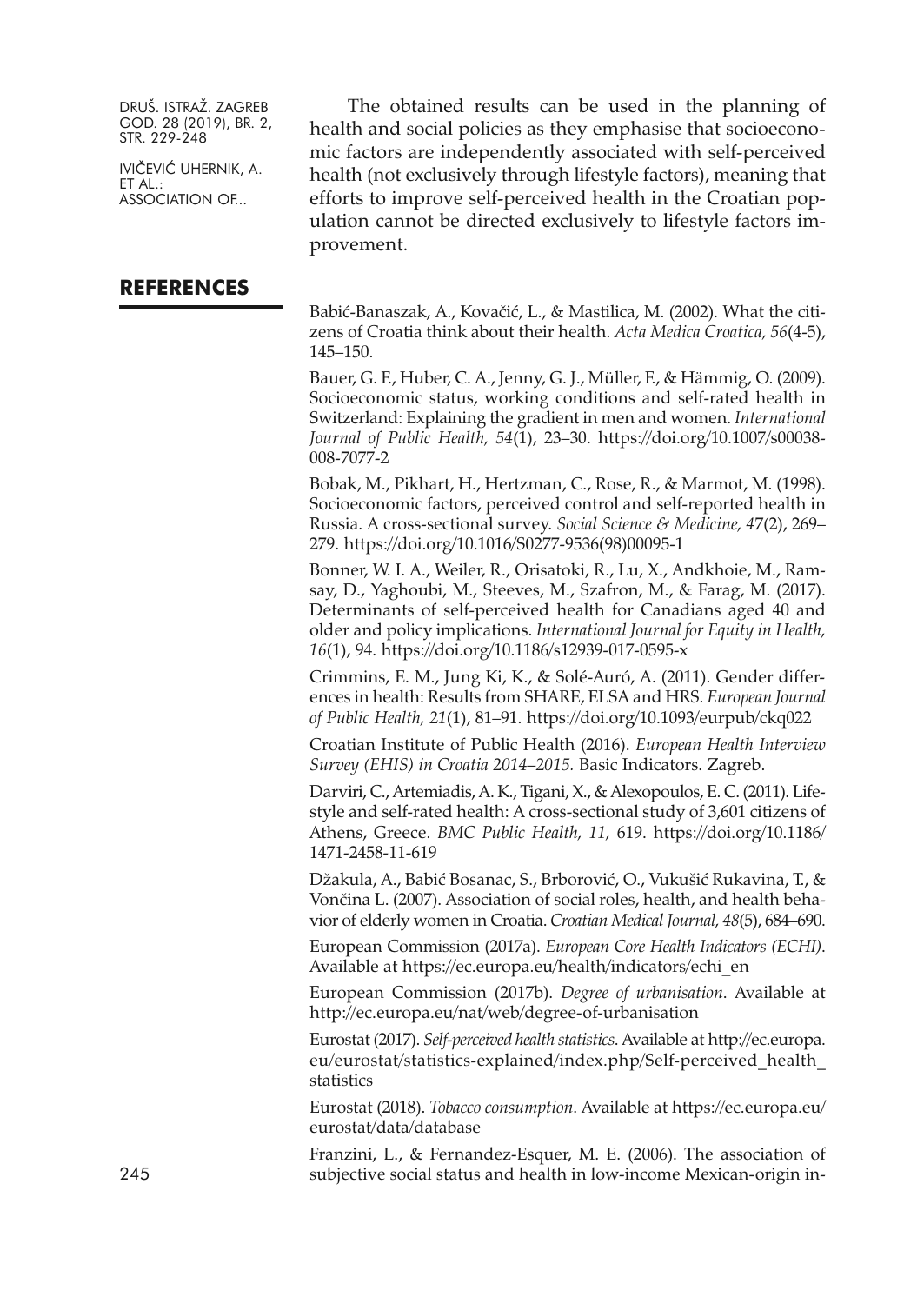IVIČEVIĆ UHERNIK, A. ET AL.: ASSOCIATION OF...

dividuals in Texas. *Social Science & Medicine, 63*(3), 788–804. [https://doi.](https://doi.org/10.1016/j.socscimed.2006.01.009) [org/10.1016/j.socscimed.2006.01.009](https://doi.org/10.1016/j.socscimed.2006.01.009)

Girón, P. (2012). Determinants of self-rated health in Spain: Differences by age groups for adults. *European Journal of Public Health, 22*(1), 36–40. <https://doi.org/10.1093/eurpub/ckq133>

Green, C. A., & Polen, M. R. (2001). The health and health behaviors of people who do not drink alcohol. *American Journal of Preventive Medicine, 21*(4), 298–305. [https://doi.org/10.1016/S0749-3797\(01\)00365-8](https://doi.org/10.1016/S0749-3797(01)00365-8)

Ho, S. Y., Lam, T. H., Fielding, R., & Janus, E. D. (2003). Smoking and perceived health in Hong Kong Chinese. *Social Science & Medicine, 57*(9), 1761–1770. [https://doi.org/10.1016/S0277-9536\(03\)00021-2](https://doi.org/10.1016/S0277-9536(03)00021-2)

Hu, P. F., Adler, N. E., Goldman, N., Weinstein, M., & Seeman, T. E. (2005). Relationship between subjective social status and measures of health in older Taiwanese persons. *Journal of the American Geriatrics Society, 53*(3), 483–488. <https://doi.org/10.1111/j.1532-5415.2005.53169.x>

Janković, J., Janević, T., & Von dem Knesebeck, O. (2012). Socioeconomic inequalities, health damaging behavior, and self-perceived health in Serbia: A cross-sectional study. *Croatian Medical Journal, 53*(3), 254–262. <https://doi.org/10.3325/cmj.2012.53.254>

Janković, J., & Simić, S. (2012). The association of demographic and socioeconomic determinants and self-perceived health. *Serbian Archives of Medicine, 140*(1-2), 77–83. <https://doi.org/10.2298/SARH1202077J>

Jerez-Roig, J., Souza, D. L., Andrade, F. L., Lima Filho, B. F., Medeiros R. J., Oliveira, N. P., Cabral Neto, S. M., & Lima, K. C. (2016). Self-perceived health in institutionalized elderly. *Ciência & Saúde Coletiva, 21*(11), 3367–3375. <https://doi.org/10.1590/1413-812320152111.15562015>

Jureša, V., Ivanković, D., Vuletić, G., Babić-Banaszak, A., Srček, I., Mastilica, M., & Budak, A. (2000). The Croatian Health Survey – SF-36: I. General Quality of Life Assessment. *Collegium Antropologicum, 24*(1), 69–78.

Kraja, F., Kraja, B., Cakerri, L., & Burazeri, G. (2016). Socio-demographic and lifestyle correlates of self-perceived health status in a population-based sample of Albanian adult men and women. *Materia Socio Medica, 28*(3), 173–177. <https://doi.org/10.5455/msm.2016.28.173-177>

Kurtinová, O. (2015). Self-perceived health in the Czech population: Recent evidence. *Central European Journal of Public Health, 23*(1), 45–53. <https://doi.org/10.21101/cejph.a3996>

Mackenbach, J. P., Stirbu, I., Roskam, A. J. R., Schaap, M. M., Menvielle, G., Leinsalu, M., Kunst, A. E., & European Union Working Group on Socioeconomic Inequalities in Health (2008). Socioeconomic inequalities in health in 22 European countries. *The New England Journal of Medicine, 358*(23), 2468–2481. [https://doi.org/10.1056/](https://doi.org/10.1056/NEJMsa0707519) [NEJMsa0707519](https://doi.org/10.1056/NEJMsa0707519)

McFadden, D. (1974). Conditional logit analysis of qualitative choice behavior. In P. Zarembka (Ed.), *Frontiers in econometrics* (pp. 105–142). New York: Academic Press.

McFadden, D. (1979). Quantitative methods for analyzing travel behaviour on individuals: Some recent developments. In D. Hensher, & P. Stopher (Eds.), *Behavioural travel modelling* (pp. 279–318). London: Croom Helm London.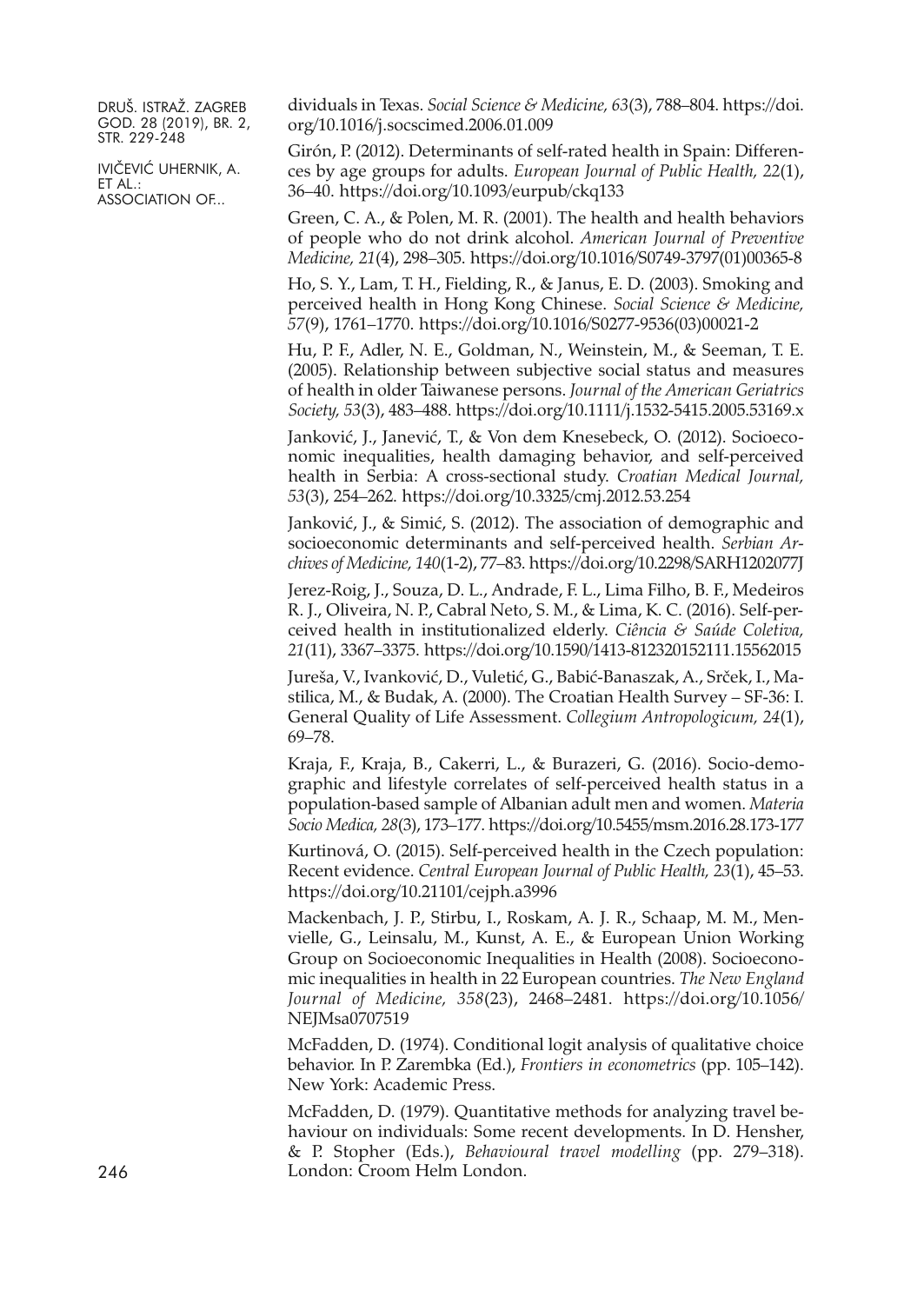IVIČEVIĆ UHERNIK, A. ET AL.: ASSOCIATION OF...

Meltzer, H. (2003). Development of a common instrument for mental health. In A. Nosikov & C. Gudex (Eds.), *EUROHIS: Developing Common Instruments for Health Surveys.* Amsterdam: IOS Press.

Menec, V. H., & Nowicki, S. (2014). Examining the relationship between communities' 'age-friendliness' and life satisfaction and self- -perceived health in rural Manitoba, Canada. *Rural and Remote Health, 14,* 2594.

Niškanović, J., & Šiljak, S. (2015). Social support, self-perceived health and mental status of general population of Republic of Srpska. *Serbian Archives of Medicine, 143*(3-4), 180–185.

Novak, D., Suzuki, E., & Kawachi, I. (2015). Are family, neighbourhood and school social capital associated with higher self-rated health among Croatian high school students? A population-based study. *BMJ Open*, *5*(6). <https://doi.org/10.1136/bmjopen-2014-007184>

Ostrove, J. M., Feldman, P., & Adler, N. E. (1999). Relations among socioeconomic status indicators and health for African-Americans and Whites. *Journal of Health Psychology, 4*(4), 451–463. [https://doi.org/](https://doi.org/10.1177/135910539900400401) [10.1177/135910539900400401](https://doi.org/10.1177/135910539900400401)

Perlman, F., & Bobak, M. (2008). Determinants of self-rated health and mortality in Russia – are they the same? *International Journal for Equity in Health, 7*(1), 19. <https://doi.org/10.1186/1475-9276-7-19>

Pickett, W., King, N., Trask, C., Michaelson, V., Marlenga, B. L., Hagel, L., Dosman, J. A., Pickett, W., Dosman, J., Hagel, L., Brison, R., Day, A., Lawson, J., Trask, C., Marlenga, B., Day, L., Koehncke, N., & Voaklander, D. C. (2015). Factors related to self-perceived health in rural men and women. *Journal of Agromedicine, 20*(2), 178–187. [https://doi.org/10.1080/](https://doi.org/10.1080/1059924X.2015.1010063) [1059924X.2015.1010063](https://doi.org/10.1080/1059924X.2015.1010063)

Simon, J. G., De Boer, J. B., Joung, I. M. A., Bosma, H., & Mackenbach, J. P. (2005). How is your health in general? A qualitative study on self-assessed health. *European Journal of Public Health, 15*(2), 200–208. <https://doi.org/10.1093/eurpub/cki102>

Singh-Manoux, A., Marmot, M. G., & Adler, N. E. (2005). Does subjective social status predict health and change in health status better than objective status? *Psychosomatic Medicine, 67*(6), 855–861. [https://doi.](https://doi.org/10.1097/01.psy.0000188434.52941.a0) [org/10.1097/01.psy.0000188434.52941.a0](https://doi.org/10.1097/01.psy.0000188434.52941.a0)

Smolić, Š. (2017). The determinants of health among the population aged 50 and over: Evidence from Croatia. *Public Sector Economics, 41*(1), 85–108. <https://doi.org/10.3326/pse.41.1.9>

Steptoe, A., & Wardle, J. (2017). Life skills, wealth, health, and wellbeing in later life. *Proceedings of the National Academy of Sciences, 114*(17), 4354–4359. <https://doi.org/10.1073/pnas.1616011114>

Šućur, Z., & Zrinščak, S. (2007). Differences that hurt: Self-perceived health inequalities in Croatia and European Union. *Croatian Medical Journal, 48*(5), 653–666.

Vuletić, G. (2013). Samoprocijenjeno zdravlje i kvaliteta života u Bjelovarsko-bilogorskoj županiji: regionalne razlike i specifičnosti (Self-perceived health status and quality of life in the Bjelovar-Bilogora county – Regional differences and specificities). *Radovi Zavoda* 247 *za znanstvenoistraživački i umjetnički rad u Bjelovaru*, (7), 213–222.